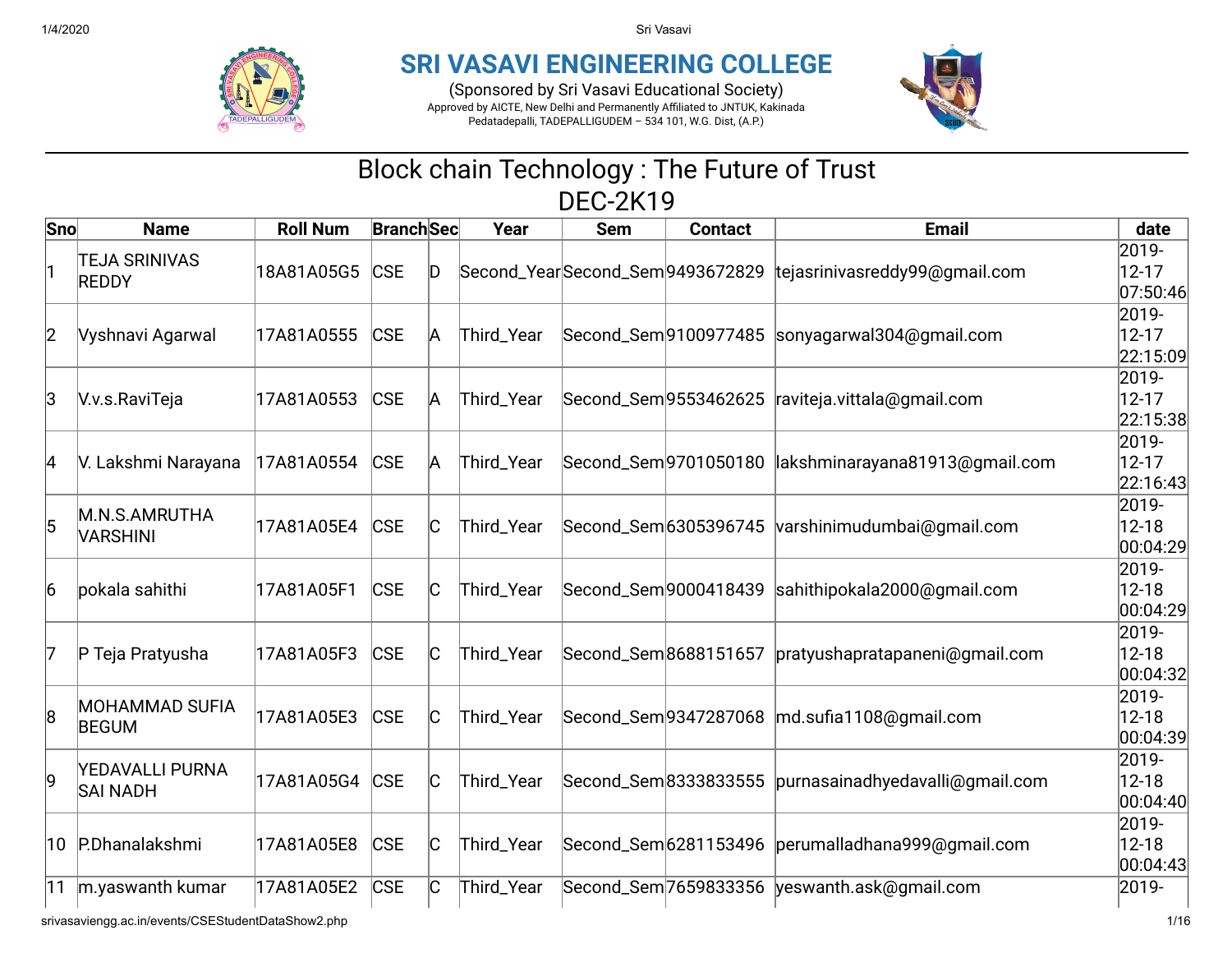|    |                               |            |            |              |            |           |                       |                                                             | $12 - 18$<br>00:04:46              |
|----|-------------------------------|------------|------------|--------------|------------|-----------|-----------------------|-------------------------------------------------------------|------------------------------------|
|    | 12 snigdha yamala             | 17A81A05G6 | <b>CSE</b> | IC           | Third_Year |           | Second_Sem8639564569  | snigdhayamala123@gmail.com                                  | 2019-<br>$12 - 18$<br> 00:04:48    |
| 13 | Lavanya Bobba                 | 17A81A05B8 | <b>CSE</b> | $\mathsf{C}$ | Third_Year |           |                       | Second_Sem8309960613  lavanyabobba6@gmail.com               | 2019-<br>$12 - 18$<br>00:04:51     |
|    | 14 BOJJA DHANASRI             | 17A81A05B9 | <b>CSE</b> | IС           | Third_Year |           | Second_Sem 7674054507 | dhanasree1010@gmail.com                                     | 2019-<br>$12 - 18$<br>00:05:19     |
| 15 | Jessica                       | 17A81A05E9 | <b>CSE</b> | C            | Third_Year |           |                       | Second_Sem 7780374836   jessicapindie 9@gmail.com           | 2019-<br>$12 - 18$<br> 00:05:19    |
|    | 16 m v d s vardhan            | 17A81A05F9 | <b>CSE</b> | C            | Third_Year |           |                       | Second_Sem9989661794 vardhanvenat99@gmail.com               | 2019-<br>$12 - 18$<br> 00:05:25    |
| 17 | Tummalapalli<br>umaalekya     | 17A81A05F8 | <b>CSE</b> | IС           | Third_Year | First_Sem |                       | 6304494945 alekya.tummalapalli@gmail.com                    | 2019-<br>$12 - 18$<br> 00:05:30    |
| 18 | tummalapalli<br>pravallika    | 17A81A05F7 | <b>CSE</b> | C            | Third_Year |           |                       | Second_Sem 9121030212  pravallika.tummalapalli 99@gmail.com | 2019-<br>$12 - 18$<br>00:05:31     |
| 19 | Durga Bhavani<br>Chadala      | 17A81A05C0 | <b>CSE</b> | IC           | Third_Year |           |                       | Second_Sem 7893510854 chadalasharon@gmail.com               | 2019-<br>$12 - 18$<br> 00:05:32    |
| 20 | Atyam vasavi sruthi           | 17A81A05B6 | <b>CSE</b> | IС           | Third_Year |           |                       | Second_Sem 6281171517 atyamsruthi16@gmail.com               | 2019-<br>$12 - 18$<br> 00:05:34    |
| 21 | s.nagesh babu                 | 17A81A05F5 | <b>CSE</b> | C            | Third_Year |           |                       | Second_Sem 9640524292   nageshsamatam 5464@gmail.com        | 2019-<br>$12 - 18$<br> 00:05:36    |
| 22 | <b>PITTA ANIRUDH</b>          | 16A81A05H0 | <b>CSE</b> | C            | Third_Year |           |                       | Second_Sem8886823635 anirudh.anime@gmail.com                | $2019 -$<br>$12 - 18$<br> 00:05:39 |
| 23 | RAYABARAPU<br><b>SAIKIRAN</b> | 17A81A05F4 | CSE        | C            | Third_Year |           |                       | Second_Sem 6300258646 stylishkiran0202@gmail.com            | 2019-<br>$12 - 18$<br>00:05:41     |
|    | 24 K.Lalitha Kumari           | 17A81A05D4 | <b>CSE</b> | C            | Third_Year |           |                       | Second_Sem 6300711850 kodurilalithakumari7@gmail.com        | 2019-<br>$12 - 18$                 |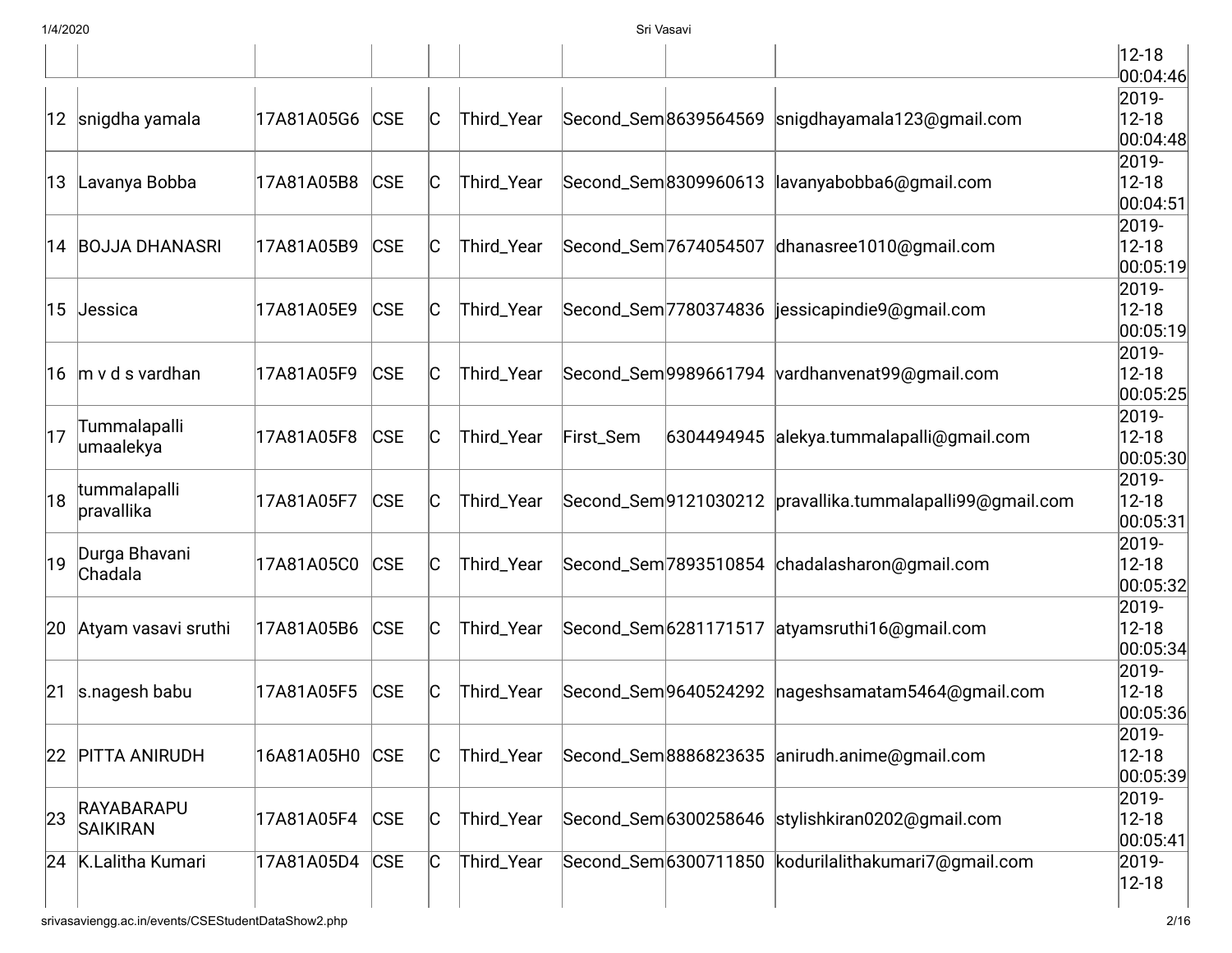|    |                         |                |            |              |            |                       |                       |                                                   | 00:05:44           |
|----|-------------------------|----------------|------------|--------------|------------|-----------------------|-----------------------|---------------------------------------------------|--------------------|
|    |                         |                |            |              |            |                       |                       |                                                   | 2019-              |
| 25 | valupu hemalatha        | 17A81A05G0     | <b>CSE</b> | $\mathsf C$  | Third_Year |                       | Second_Sem 9398251774 | hemalathavalapu@gmail.com                         | $12 - 18$          |
|    |                         |                |            |              |            |                       |                       |                                                   | 00:05:44 <br>2019- |
|    | 26 sai swapna Addanki   | 17A81A05B4     | CSE        | C            | Third_Year | Second_Sem 9014080547 |                       | addankisaiswapna@gmail.com                        | $12 - 18$          |
|    |                         |                |            |              |            |                       |                       |                                                   | 00:05:48           |
|    |                         |                |            |              |            |                       |                       |                                                   | 2019-              |
| 27 | Matta Hemanth           | 17A81A05E0     | <b>CSE</b> | C            | Third_Year |                       | Second_Sem 7981066898 | mattahemanth114@gmail.com                         | $12 - 18$          |
|    |                         |                |            |              |            |                       |                       |                                                   | 00:05:48           |
|    | ch                      |                |            |              |            |                       |                       |                                                   | 2019-              |
| 28 | purnachandrapavan       | 17A81A05C3     | <b>CSE</b> | C            | Third_Year |                       |                       | Second_Sem 9949396224 chandrapavan.2000@gmail.com | $12 - 18$          |
|    |                         |                |            |              |            |                       |                       |                                                   | 00:05:49           |
|    | sunil kumar             |                |            |              |            |                       |                       |                                                   | 2019-              |
| 29 | chigurupalli            | 17A81A05C2     | <b>CSE</b> | C            | Third_Year |                       | Second_Sem 9573026545 | sunilkumarchigurupalli@gmail.com                  | $12 - 18$          |
|    |                         |                |            |              |            |                       |                       |                                                   | 00:05:53<br>2019-  |
| 30 | <b>BANDARU ROHINI</b>   | 17A81A05B7     | <b>CSE</b> | $\mathsf C$  | Third_Year |                       | Second_Sem 6302445063 | rohinibandaru13@gmail.com                         | $12 - 18$          |
|    | <b>KUMARI</b>           |                |            |              |            |                       |                       |                                                   | 00:05:56           |
|    |                         |                |            |              |            |                       |                       |                                                   | 2019-              |
| 31 | $ p k v s s v$ iswanath | 17A81A05E7     | <b>CSE</b> | C            | Third_Year |                       | Second_Sem 9985555845 | viswavardhan9@gmail.com                           | $12 - 18$          |
|    |                         |                |            |              |            |                       |                       |                                                   | 00:06:05           |
|    |                         |                |            |              |            |                       |                       |                                                   | 2019-              |
|    | 32 G.vinay Kumar        | 17A81A05D3     | <b>CSE</b> | C            | Third_Year |                       |                       | Second_Sem 6303420950 vinayeek143@gmail.com       | $12 - 18$          |
|    |                         |                |            |              |            |                       |                       |                                                   | 00:06:06           |
|    |                         |                |            |              |            |                       |                       |                                                   | 2019-              |
|    | 33 Satish Adabala       | 17A81A05B3     | <b>CSE</b> | $\mathsf{C}$ | Third_Year |                       |                       | Second_Sem 7075228454 satish143111@outlook.com    | $12 - 18$          |
|    |                         |                |            |              |            |                       |                       |                                                   | 00:06:10 <br>2019- |
| 34 | Mirthipat S D V N       | 17A81A05E1     | <b>CSE</b> | C            | Third_Year |                       | Second_Sem 9491079997 | subhadramirthipati@gmail.com                      | $12 - 18$          |
|    | Subhadra                |                |            |              |            |                       |                       |                                                   | 00:06:11           |
|    |                         |                |            |              |            |                       |                       |                                                   | 2019-              |
| 35 | Korlepara J G Sri       | 17A81A0A5D5CSE |            | C            | Third_Year |                       |                       | Second_Sem 8096936597 vaishnavikjgsri@gmail.com   | $ 12 - 18$         |
|    | Vaishnavi               |                |            |              |            |                       |                       |                                                   | 00:06:11           |
|    |                         |                |            |              |            |                       |                       |                                                   | 2019-              |
|    | 36 G.Prasad babu        | 17A81A05D2     | <b>CSE</b> | C            | Third_Year |                       | Second_Sem9398988337  | prasadghantasala567@gmail.com                     | $12 - 18$          |
|    |                         |                |            |              |            |                       |                       |                                                   | 00:06:13           |
|    |                         |                |            |              |            |                       |                       |                                                   | 2019-              |
| 37 | chaitanya pindra        | 17A81A05F0     | CSE        | $\mathsf C$  | Third_Year |                       | Second_Sem 8328651589 | Chaitanyapindra1999@gmail.com                     | $12 - 18$          |
|    |                         |                |            |              |            |                       |                       |                                                   | 00:06:20           |
|    |                         |                |            |              |            |                       |                       |                                                   |                    |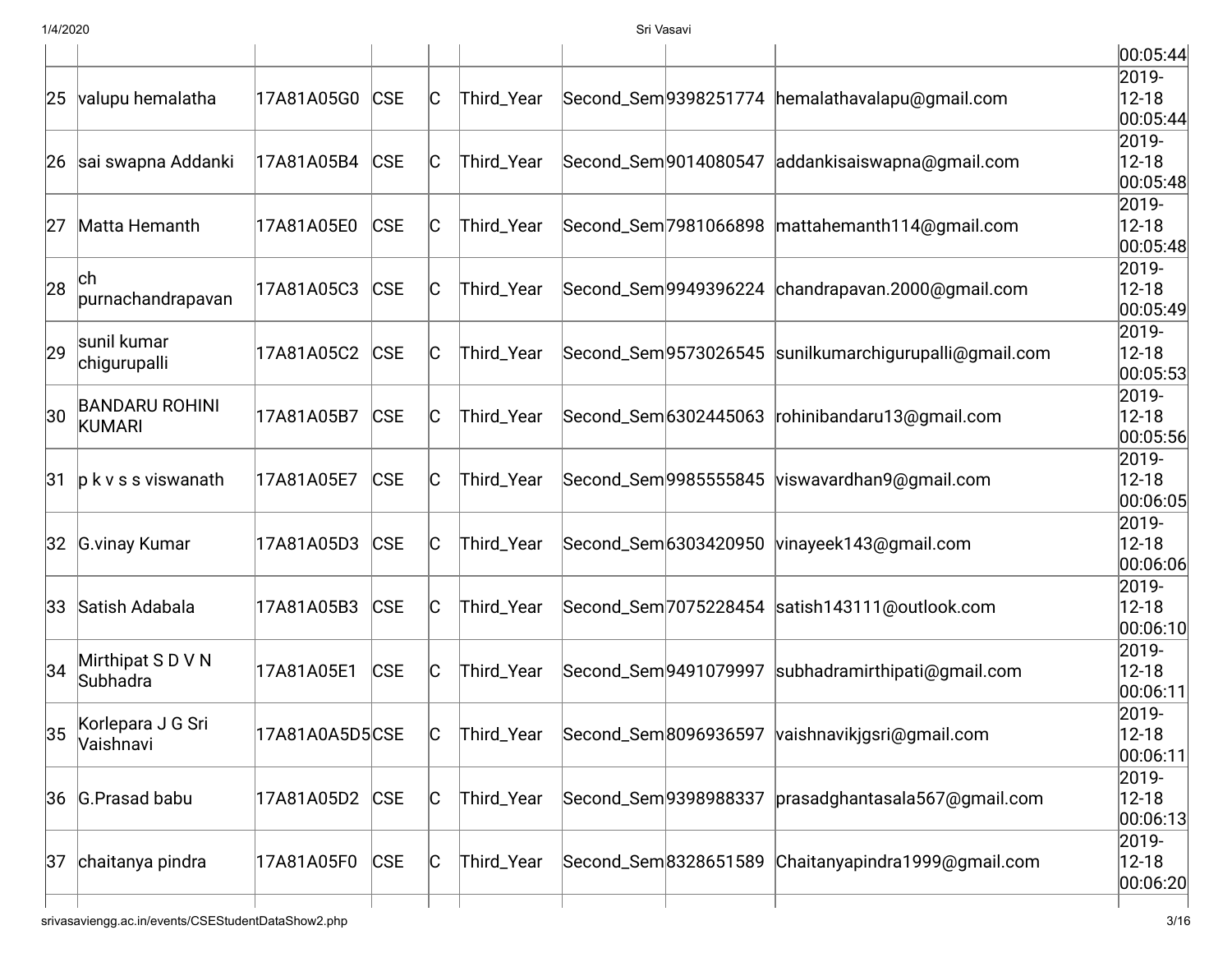|    | 38 dodda satish         | 17A81A05C6 CSE |            | Ю            | Third_Year |                       |                       | Second_Sem8639542085 satishdodda735@gmail.com       | 2019-                  |
|----|-------------------------|----------------|------------|--------------|------------|-----------------------|-----------------------|-----------------------------------------------------|------------------------|
|    |                         |                |            |              |            |                       |                       |                                                     | $12 - 18$<br>00:06:22  |
|    |                         |                |            |              |            |                       |                       |                                                     | 2019-                  |
| 39 | Maskani Navyasri        | 17A81A05D9     | <b>CSE</b> | C            | Third_Year | Second_Sem 6281893457 |                       | navyamaskani2000@gmail.com                          | $12 - 18$              |
|    |                         |                |            |              |            |                       |                       |                                                     | 00:06:28               |
|    |                         |                |            |              |            |                       |                       |                                                     | 2019-                  |
|    | 40   V SUBHASHINI       | 17A81A05G3     | <b>CSE</b> | C            | Third_Year |                       |                       | Second_Sem6300667912 subhaveerla99@gmail.com        | $12 - 18$              |
|    |                         |                |            |              |            |                       |                       |                                                     | 00:06:33               |
|    |                         |                |            |              |            |                       |                       |                                                     | 2019-                  |
| 41 | yajjala mounika         | 17A81A05G5     | <b>CSE</b> | IC           | Third_Year |                       | Second_Sem9959036252  | mounikayajjala7@gmail.com                           | $12 - 18$              |
|    |                         |                |            |              |            |                       |                       |                                                     | 00:06:37               |
| 42 | Ponaganti Leela         |                |            |              |            |                       |                       |                                                     | 2019-                  |
|    | Venkata Sri Lavanya     | 17A81A05F2     | <b>CSE</b> | C            | Third_Year |                       | Second_Sem8919901944  | lavanyaponaganti61@gmail.com                        | $12 - 18$<br>00:06:40  |
|    |                         |                |            |              |            |                       |                       |                                                     | 2019-                  |
| 43 | Sai Lakshman            | 17A81A05D6     | <b>CSE</b> | C            | Third_Year |                       |                       | Second_Sem9666968135 sailuckman286@qmail.com        | $12 - 18$              |
|    |                         |                |            |              |            |                       |                       |                                                     | 00:06:42               |
|    |                         |                |            |              |            |                       |                       |                                                     | 2019-                  |
|    | 44 N Rakesh             | 17A81A05E6     | <b>CSE</b> | $\mathsf{C}$ | Third_Year |                       | Second_Sem 9491634566 | rakeshrocky349349@qmail.com                         | $12 - 18$              |
|    |                         |                |            |              |            |                       |                       |                                                     | 00:06:49               |
|    |                         |                |            |              |            |                       |                       |                                                     | 2019-                  |
|    | 45   V Prasanna Lakshmi | 17A81A05G2     | <b>CSE</b> | C            | Third_Year | Second_Sem 6305354101 |                       | prasanna.veeravalli1999@gmail.com                   | $12 - 18$              |
|    |                         |                |            |              |            |                       |                       |                                                     | 00:07:03               |
|    |                         |                |            |              |            |                       |                       |                                                     | 2019-                  |
|    | 46 ch shyam kumar       | 17A81A05C4     | <b>CSE</b> | C            | Third_Year |                       |                       | Second_Sem9110798890 shyamkumarchukka143@gmail.com  | $12 - 18$<br> 00:07:05 |
|    |                         |                |            |              |            |                       |                       |                                                     | 2019-                  |
| 47 | N.TEJA KIRAN            | 17A81A05E5     | <b>CSE</b> | C            | Third_Year |                       |                       | Second_Sem 7382530469 tejakiran.n272@gmail.com      | $12 - 18$              |
|    |                         |                |            |              |            |                       |                       |                                                     | 00:07:10               |
|    |                         |                |            |              |            |                       |                       |                                                     | 2019-                  |
| 48 | Hema Chennamsetti       | 17A81A05C1     | <b>CSE</b> | C            | Third_Year |                       |                       | Second_Sem9346603065 hemahemachennamsetti@gmail.com | $12 - 18$              |
|    |                         |                |            |              |            |                       |                       |                                                     | 00:07:12               |
|    | Thoja uttej kumar       |                |            |              |            |                       |                       |                                                     | 2019-                  |
| 49 | gupta bomma             | 17A81A05F6     | <b>CSE</b> | $\mathsf{C}$ | Third_Year | Second_Sem 9505422319 |                       | uttejkumarbomma897@gmail.com                        | $12 - 18$              |
|    |                         |                |            |              |            |                       |                       |                                                     | 00:07:14               |
|    |                         |                |            |              |            |                       |                       |                                                     | 2019-                  |
| 50 | Sri Bhavani Yallavula   | 17A81A05G7     | <b>CSE</b> | C            | Third_Year |                       | Second_Sem8328087700  | sribhavani127@gmail.com                             | $12 - 18$              |
| 51 | L.P.Ratna Kumari        | 17A81A05D7     | <b>CSE</b> | $\mathsf{C}$ | Third_Year | Second_Sem 8367670487 |                       | ratnalingampalli93@gmail.com                        | 00:07:24 <br>2019-     |
|    |                         |                |            |              |            |                       |                       |                                                     |                        |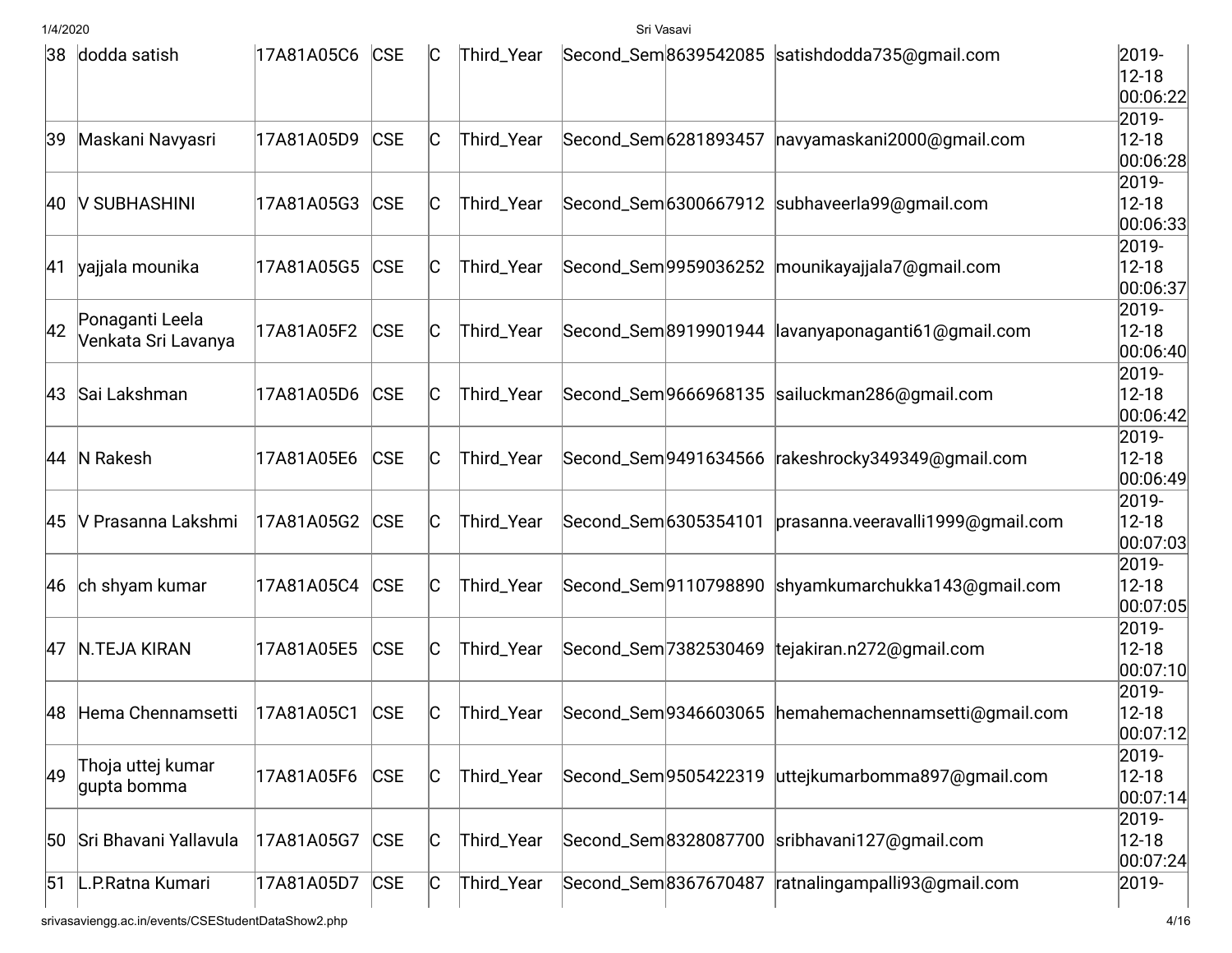|    |                                  |            |            |              |            |                       |                       |                                                      | $12 - 18$                                   |
|----|----------------------------------|------------|------------|--------------|------------|-----------------------|-----------------------|------------------------------------------------------|---------------------------------------------|
| 52 | Damisetti Deepika<br>naga ratnam | 17A81A05C5 | <b>CSE</b> | $\mathsf{C}$ | Third_Year |                       |                       | Second_Sem6301860315 damisettideepika68990@gmail.com | 00:07:38<br>2019-<br>$12 - 18$<br> 00:07:59 |
| 53 | M.Sai Praneetha                  | 17A81A05D8 | <b>CSE</b> | $\mathsf{C}$ | Third_Year |                       | Second_Sem 8985535772 | praneethamanthena29@gmail.com                        | 2019-<br>$12 - 18$<br>00:08:15              |
| 54 | D.sai venkata sahithi            | 17A81A05C7 | <b>CSE</b> | C            | Third_Year | Second_Sem 9010233051 |                       | sahithidommeti1999@gmail.com                         | 2019-<br>$12 - 18$<br> 00:08:39             |
| 55 | A.Neha Ratan                     | 17A81A05B5 | <b>CSE</b> | $\mathsf{C}$ | Third_Year |                       | Second_Sem 9490831174 | akulaneharatan9@gmail.com                            | $2019 -$<br>$12 - 18$<br> 00:12:20          |
| 56 | <b>GANTA SRIJA</b>               | 17A81A05D0 | <b>CSE</b> | IС           | Third_Year | Second_Sem9110525897  |                       | srijaganta99@gmail.com                               | $2019 -$<br>$12 - 18$<br> 00:30:59          |
| 57 | d gayathri                       | 17A81A0562 | <b>CSE</b> | $\mathsf B$  | Third_Year | Second_Sem9666481777  |                       | gayathrinaidu04@gmail.com                            | 2019-<br>$12 - 18$<br> 02:56:36             |
| 58 | <b>BHAVANI</b><br>POSIMSETTY     | 17A81A0595 | <b>CSE</b> | B            | Third_Year |                       | Second_Sem 9491223743 | bhavaniposimsetty1999@gmail.com                      | 2019-<br>$12 - 18$<br> 02:57:26             |
| 59 | <b>TALARI PHANI TEJA</b>         | 17A81A05A9 | <b>CSE</b> | B            | Third_Year |                       | Second_Sem8328556655  | tejatalari123@gmail.com                              | 2019-<br>$12 - 18$<br> 02:57:27             |
| 60 | <b>B.VAMSIKRISHNA</b>            | 17A81A0559 | <b>CSE</b> | B            | Third_Year |                       | Second_Sem 7658957510 | bollam.vamsikrishna22211@gmail.com                   | 2019-<br>$12 - 18$<br> 02:57:28             |
| 61 | <b>R.MANJU BHARGAVI</b>          | 17A81A0596 | <b>CSE</b> | B            | Third_Year |                       | Second_Sem 6281916343 | manjubargaviravipati62@gmail.com                     | 2019-<br>$12 - 18$<br> 02:57:48             |
|    | 62 Bandula Preethi               | 17A81A0558 | <b>CSE</b> | $\mathsf B$  | Third_Year |                       |                       | Second_Sem 6302415464 bandulapreethi@gmail.com       | 2019-<br>$12 - 18$<br> 02:57:51             |
| 63 | <b>MOUNIKA GOLISETTI</b>         | 17A81A0567 | <b>CSE</b> | $\mathsf B$  | Third_Year |                       | Second_Sem 9100423744 | mounikagolisetti9@gmail.com                          | 2019-<br>$12 - 18$<br> 02:57:52             |
| 64 | <b>ASHWIK SATYA</b><br>GOLLA     | 17A81A0568 | <b>CSE</b> | $\mathsf B$  | Third_Year |                       | Second_Sem8096936070  | rekhaaswik@gmail.com                                 | 2019-<br>$ 12 - 18$                         |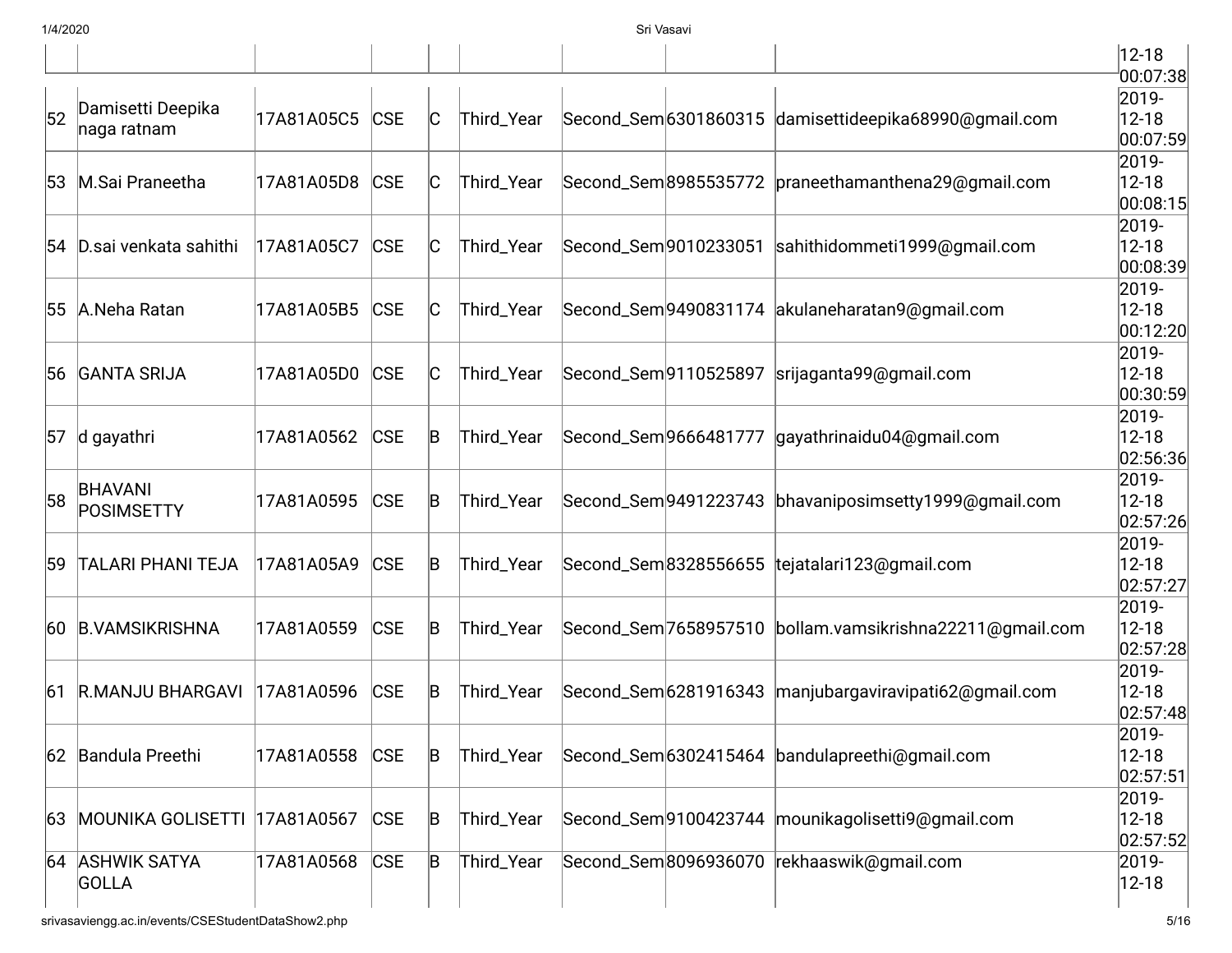|    |                             |                |            |             |            |                       |                                                       | 02:57:55             |
|----|-----------------------------|----------------|------------|-------------|------------|-----------------------|-------------------------------------------------------|----------------------|
|    |                             |                |            |             |            |                       |                                                       | 2019-                |
|    | 65 D Tejaswini              | 17A81A0563     | <b>CSE</b> | B           | Third_Year |                       | Second_Sem 9701359903 tejaswinidasari1234@gmail.com   | $12 - 18$            |
|    |                             |                |            |             |            |                       |                                                       | 02:58:02             |
| 66 | Koppineedi Navya            | 17A81A0577     | <b>CSE</b> | B           | Third_Year | Second_Sem 8919029587 | navyasatyasri99@gmail.com                             | 2019-<br>$12 - 18$   |
|    | Satya Sri                   |                |            |             |            |                       |                                                       | 02:58:02             |
|    |                             |                |            |             |            |                       |                                                       | 2019-                |
| 67 | ch pavan babu               | 17A81A0560     | <b>CSE</b> | B           | Third_Year |                       | Second_Sem9505407434 pavanbabu678@gmail.com           | $12 - 18$            |
|    |                             |                |            |             |            |                       |                                                       | 02:58:03             |
|    |                             |                |            |             |            |                       |                                                       | 2019-                |
| 68 | Pratyusha vuddagiri         | 17A81A05B1     | <b>CSE</b> | B           | Third_Year | Second_Sem 6304442739 | pratyusha1789@gmail.com                               | $12 - 18$            |
|    |                             |                |            |             |            |                       |                                                       | 02:58:04             |
|    |                             |                |            |             |            |                       |                                                       | 2019-                |
| 69 | P.PrasannaKumar             | 17A81A0588     | <b>CSE</b> | B           | Third_Year | Second_Sem 9791181867 | pkumar8106@gmail.com                                  | $12 - 18$            |
|    |                             |                |            |             |            |                       |                                                       | 02:58:06             |
|    | MANJUSHA                    |                |            |             |            |                       |                                                       | 2019-                |
| 70 | PANDIRIPALLI                | 17A81A0590     | <b>CSE</b> | B           | Third_Year | Second_Sem 7901289813 | manjusha16617@gmail.com                               | $12 - 18$            |
|    |                             |                |            |             |            |                       |                                                       | 02:58:09             |
| 71 | PALAPARTHI MARY             | 17A81A0589     | <b>CSE</b> | B           | Third_Year | Second_Sem 9493576867 | may.j.palaparthi@gmail.com                            | 2019-<br>$12 - 18$   |
|    | <b>JONES</b>                |                |            |             |            |                       |                                                       | 02:58:18             |
|    |                             |                |            |             |            |                       |                                                       | 2019-                |
|    | 72 REDDY AKANKSHA           | 17A81A0598     | <b>CSE</b> | B           | Third_Year | Second_Sem 9912233389 | reddyakanksha98@gmail.com                             | $12 - 18$            |
|    |                             |                |            |             |            |                       |                                                       | 02:58:36             |
|    |                             |                |            |             |            |                       |                                                       | 2019-                |
| 73 | RAYUDU.MADHUBALA 17A81A0597 |                | <b>CSE</b> | B           | Third_Year | Second_Sem 9390219105 | rayudumadhu88@gmail.com                               | $12 - 18$            |
|    |                             |                |            |             |            |                       |                                                       | 02:58:59             |
|    | GHANTA                      |                |            |             |            |                       |                                                       | 2019-                |
| 74 | PREMCHANDU                  | 17A81A0565     | <b>CSE</b> | B           | Third_Year | Second_Sem 7093523773 | chandughanta973@gmail.com                             | $12 - 18$            |
|    |                             |                |            |             |            |                       |                                                       | 02:59:07             |
|    | <b>TADI KRISHNA</b>         |                |            |             |            |                       |                                                       | 2019-                |
| 75 | <b>SUDHEER</b>              | 17A81A05A8 CSE |            | B           | Third_Year |                       | Second_Sem 9182527567 krishnasudheer 2108@gmail.com   | $ 12 - 18$           |
|    |                             |                |            |             |            |                       |                                                       | 02:59:10<br>$2019 -$ |
| 76 | <b>BHARGAVI</b>             | 17A81A0566     | <b>CSE</b> | $\mathsf B$ | Third_Year |                       | Second_Sem 9182698656 bhargavigodavarthi 12@gmail.com | $12 - 18$            |
|    | GODAVARTHI                  |                |            |             |            |                       |                                                       | 02:59:26             |
|    |                             |                |            |             |            |                       |                                                       | 2019-                |
| 77 | P JEEVAN REDDY              | 17A81A0591     | <b>CSE</b> | $\mathsf B$ | Third_Year | Second_Sem 7893326161 | jeevanreddy492@gmail.com                              | $12 - 18$            |
|    |                             |                |            |             |            |                       |                                                       | 02:59:40             |
|    |                             |                |            |             |            |                       |                                                       |                      |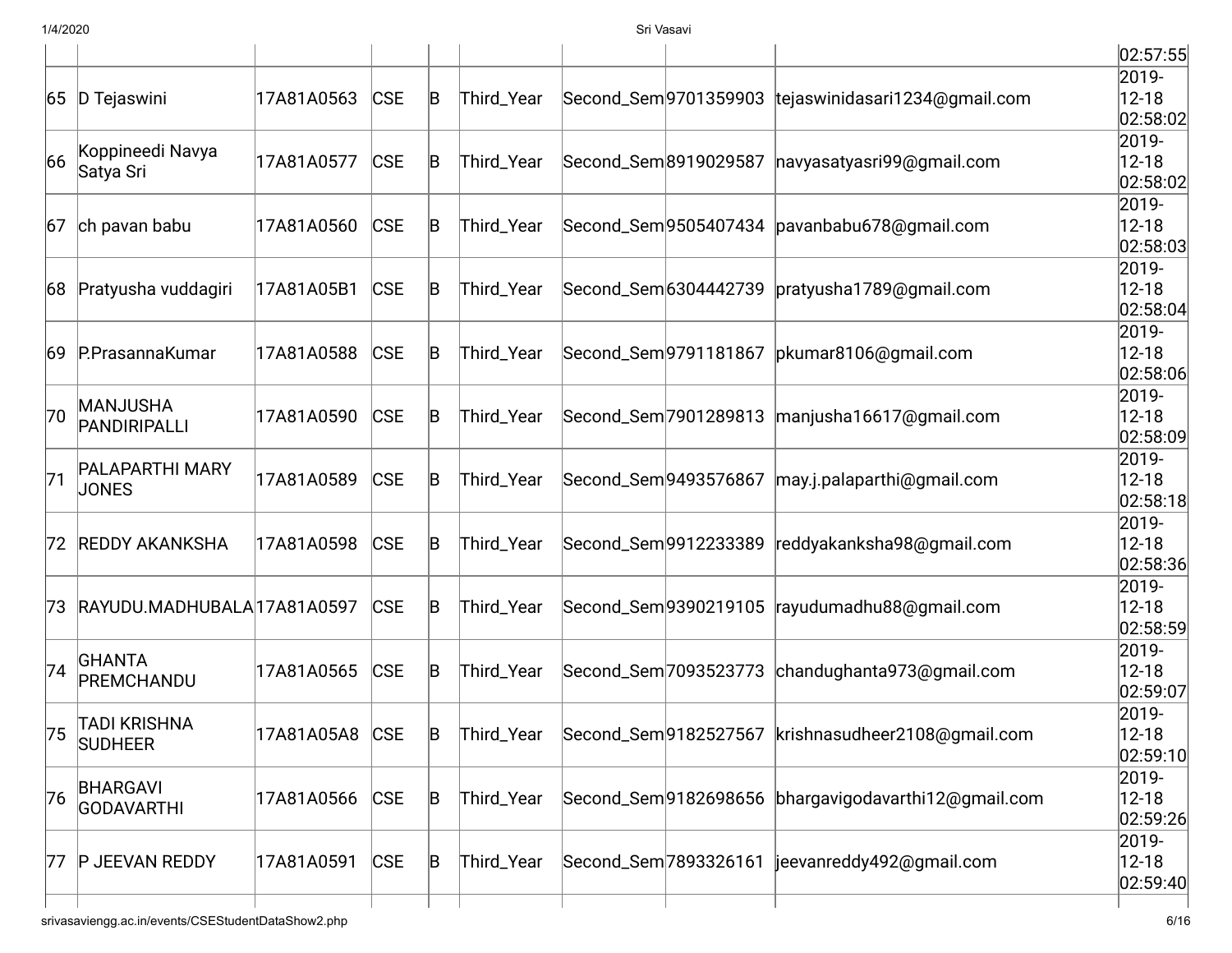| $12 - 18$                                                                                                                                       |          |
|-------------------------------------------------------------------------------------------------------------------------------------------------|----------|
|                                                                                                                                                 | 02:59:43 |
| 2019-                                                                                                                                           |          |
| $12 - 18$<br>Second_Sem 7680054571<br>lavanyabalusu927@gmail.com<br>Balusu Lavanya<br>17A81A0557<br><b>CSE</b><br>B<br>Third_Year<br>79         |          |
|                                                                                                                                                 | 02:59:51 |
| 2019-<br>kadimcherla S N V V K $ $ 17A81A0574                                                                                                   |          |
| <b>CSE</b><br>80<br>Second_Sem9553820152 sugunakar222@gmail.com<br>$12 - 18$<br>Third_Year<br>B<br>D Sugunakar                                  |          |
|                                                                                                                                                 | 02:59:58 |
| YADLAPALLI DIVYA<br>2019-<br>$12 - 18$<br><b>CSE</b><br>Third_Year                                                                              |          |
| PRABHAKAR<br>Second_Sem 9491223743 professionallyimdone@gmail.com<br>17A81A05B2<br>B<br>81<br><b>RAGHAVA</b>                                    | 03:00:01 |
| 2019-                                                                                                                                           |          |
| $12 - 18$<br>Second_Sem9381388793 sagireshma7@gmail.com<br>82 Sagi Reshma<br>17A81A0599<br><b>CSE</b><br>Third_Year<br>B                        |          |
|                                                                                                                                                 | 03:00:08 |
| 2019-                                                                                                                                           |          |
| $12 - 18$<br>83 SANKU TEJA SRI<br><b>CSE</b><br>Second_Sem 7993647033 sankutejasri.9@gmail.com<br>17A81A05A2<br>Third_Year<br>B                 |          |
|                                                                                                                                                 | 03:00:13 |
| 2019-                                                                                                                                           |          |
| $12 - 18$<br>Second_Sem9963349495  jayaram.katari98@gmail.com<br>17A81A0576<br>CSE<br>Third_Year<br>84 k.jayaram<br>B                           |          |
|                                                                                                                                                 | 03:00:14 |
| 2019-                                                                                                                                           |          |
| $12 - 18$<br>85 LAVANYA KADALI<br><b>CSE</b><br>Second_Sem 8317677047<br>lavanyakadali1999@gmail.com<br>17A81A0573<br>Third_Year<br>B           |          |
|                                                                                                                                                 | 03:00:16 |
| 2019-                                                                                                                                           |          |
| <b>CSE</b><br>Second_Sem 7330793139<br>lakshyaveeravalli@gmail.com<br>$12 - 18$<br>86 v.lakshya<br>17A81A05B0<br>Third_Year<br>B                |          |
| 2019-                                                                                                                                           | 03:00:23 |
| Second_Sem 6303335115<br>$12 - 18$<br>G.krishna<br><b>CSE</b><br>lovelykrishnakrish20@gmail.com<br>87<br>17A81A0569<br>Third_Year<br>B          |          |
|                                                                                                                                                 | 03:00:26 |
| 2019-                                                                                                                                           |          |
| 88 JAYA SURYA SAYILA<br>Second_Sem9885352535<br>$12 - 18$<br>17A81A05A3<br><b>CSE</b><br>Third_Year<br>jaisuryasayila735@gmail.com<br>ΙB        |          |
|                                                                                                                                                 | 03:00:27 |
| 2019-                                                                                                                                           |          |
| $12 - 18$<br>Sunkavalli Tejaswini<br><b>CSE</b><br>Second_Sem 9398455363 tejaswinisunkavalli8@gmail.com<br>17A81A05A7<br>89<br>B<br>Third_Year  |          |
|                                                                                                                                                 | 03:00:33 |
| 2019-                                                                                                                                           |          |
| Sai Madhuri Manepalli 17A81A05A0<br>madhurimanepalli1106@gmail.com<br>$12 - 18$<br><b>CSE</b><br>Second_Sem 9493382169<br>B<br>Third_Year<br>90 |          |
|                                                                                                                                                 | 03:00:49 |
| Kora Hema Anantha<br><b>CSE</b><br>Third_Year<br>Second_Sem 7901462459<br>hemakora21@gmail.com<br>2019-<br>17A81A0578<br>B<br>91                |          |
| srivasaviengg.ac.in/events/CSEStudentDataShow2.php                                                                                              | 7/16     |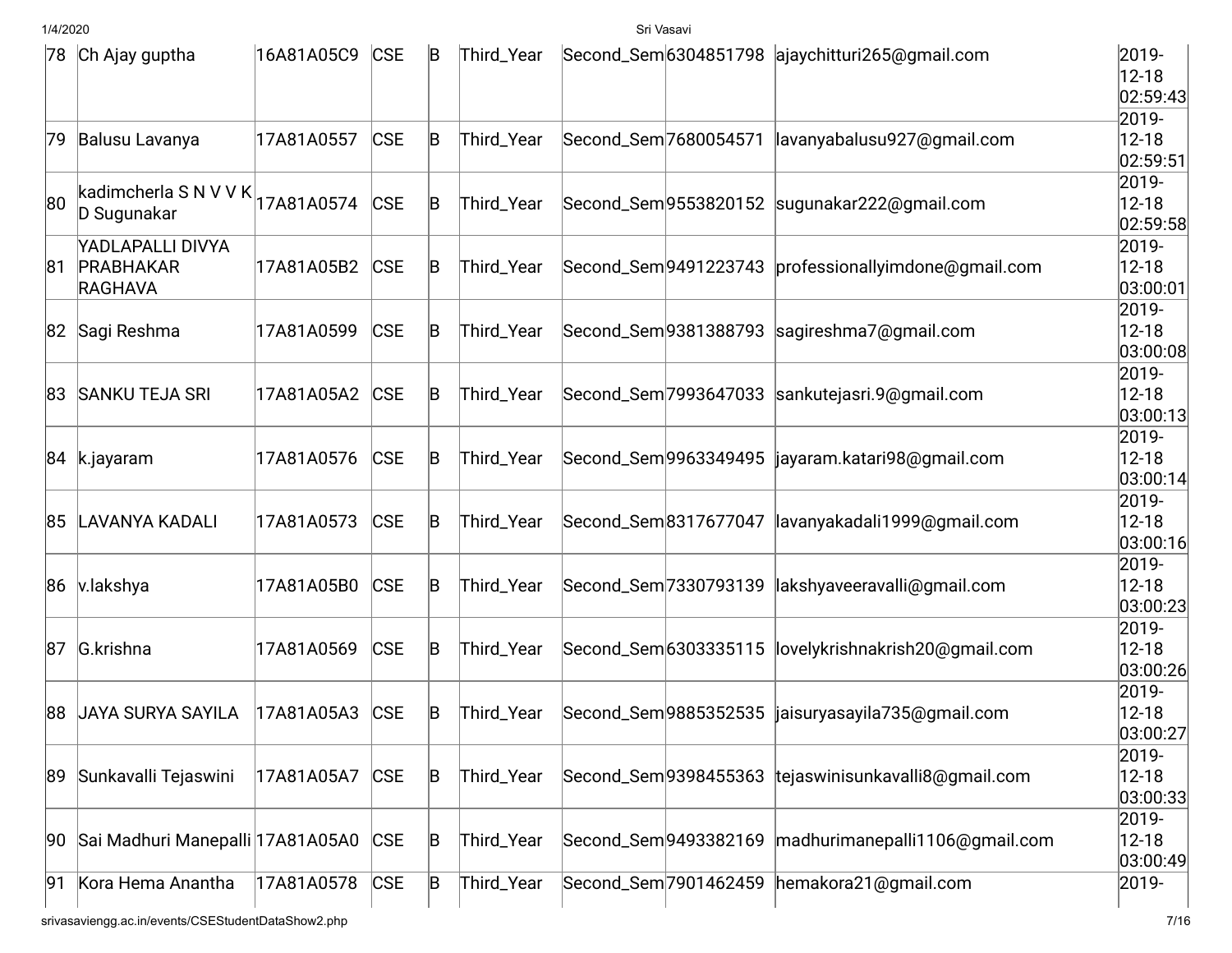|     | Satya Sai Durga                  |            |            |             |            |                       |                       |                                                        | $12 - 18$              |
|-----|----------------------------------|------------|------------|-------------|------------|-----------------------|-----------------------|--------------------------------------------------------|------------------------|
|     |                                  |            |            |             |            |                       |                       |                                                        | 03:01:19<br>2019-      |
| 92  | mullapudi pooja                  | 17A81A0587 | <b>CSE</b> | $\mathsf B$ | Third_Year |                       | Second_Sem 8985144555 | poojamullapudi118@gmail.com                            | $12 - 18$<br>03:01:19  |
|     |                                  |            |            |             |            |                       |                       |                                                        | 2019-                  |
| 93  | chityala gopi                    | 17A81A0561 | <b>CSE</b> | $\mathsf B$ | Third_Year |                       | Second_Sem 6302732932 | gopichityala306@gmail.com                              | $12 - 18$<br>03:01:21  |
| 94  | <b>KUNIREDDY</b>                 | 17A81A0579 | <b>CSE</b> | B           | Third_Year |                       | Second_Sem 9640584571 | devi.kunireddy2000@gmail.com                           | 2019-<br>$12 - 18$     |
|     | <b>DEVISAIDURGA</b>              |            |            |             |            |                       |                       |                                                        | 03:01:21               |
| 95  | nikith varma                     | 17A81A0593 | CSE        | B           | Third_Year |                       | Second_Sem 7702298910 | nikithvarma.nv@gmail.com                               | 2019-<br>$12 - 18$     |
|     |                                  |            |            |             |            |                       |                       |                                                        | 03:01:22               |
|     | 96 SUNKARA JASWANTH 17A81A05A6   |            | <b>CSE</b> | B           | Third_Year | Second_Sem 8096489481 |                       | jaswanthsunkara3@gmail.com                             | 2019-<br>$12 - 18$     |
|     |                                  |            |            |             |            |                       |                       |                                                        | 03:01:23<br>2019-      |
| 97  | M.Sai Naga Durga                 | 17A81A0581 | <b>CSE</b> | $\mathsf B$ | Third_Year |                       | Second_Sem 7981146887 | sainagadurga1999@gmail.com                             | $12 - 18$              |
|     |                                  |            |            |             |            |                       |                       |                                                        | 03:01:26 <br>2019-     |
| 98  | midatha gowtham                  | 17A81A0585 | <b>CSE</b> | B           | Third_Year |                       | Second_Sem8639564999  | midathagowtham@gmail.com                               | $12 - 18$              |
|     |                                  |            |            |             |            |                       |                       |                                                        | 03:01:37<br>2019-      |
| 99  | p.srinivas                       | 17A81A0592 | <b>CSE</b> | B           | Third_Year |                       |                       | Second_Sem8499955155 srinivasnaidu.parepalli@gmail.com | $12 - 18$<br>03:01:45  |
|     | Pedamallu Kanyaka                |            |            |             |            |                       |                       |                                                        | 2019-                  |
| 100 | Alekya                           | 17A81A0594 | <b>CSE</b> | B           | Third_Year |                       |                       | Second_Sem9291276982 alekyapedamallu@gmail.com         | $12 - 18$<br> 03:01:46 |
|     |                                  |            |            |             |            |                       |                       |                                                        | 2019-                  |
|     | 101 Matta Ambika                 | 17A81A0584 | <b>CSE</b> | $\mathsf B$ | Third_Year |                       |                       | Second_Sem 7569227467 ambimatta@gmail.com              | $12 - 18$<br> 03:01:58 |
|     | 102<br>Saina Damodar             | 17A81A05A1 | <b>CSE</b> | $\mathsf B$ | Third_Year |                       |                       | Second_Sem8897316151 deepakchowdary.dk@gmail.com       | 2019-<br>$12 - 18$     |
|     | Deepak                           |            |            |             |            |                       |                       |                                                        | 03:02:08               |
|     | 103 DEVIDURGA JAVVADI 17A81A0570 |            | <b>CSE</b> | B           | Third_Year |                       | Second_Sem 7386065833 | devijavvadi3@gmail.com                                 | 2019-<br>$12 - 18$     |
|     |                                  |            |            |             |            |                       |                       |                                                        | 03:02:14               |
|     | 104 MANDRU HARINI                | 17A81A0583 | <b>CSE</b> | $\mathsf B$ | Third_Year |                       | Second_Sem 6300474865 | harinimandru123@gmail.com                              | 2019-<br>12-18         |
|     |                                  |            |            |             |            |                       |                       |                                                        |                        |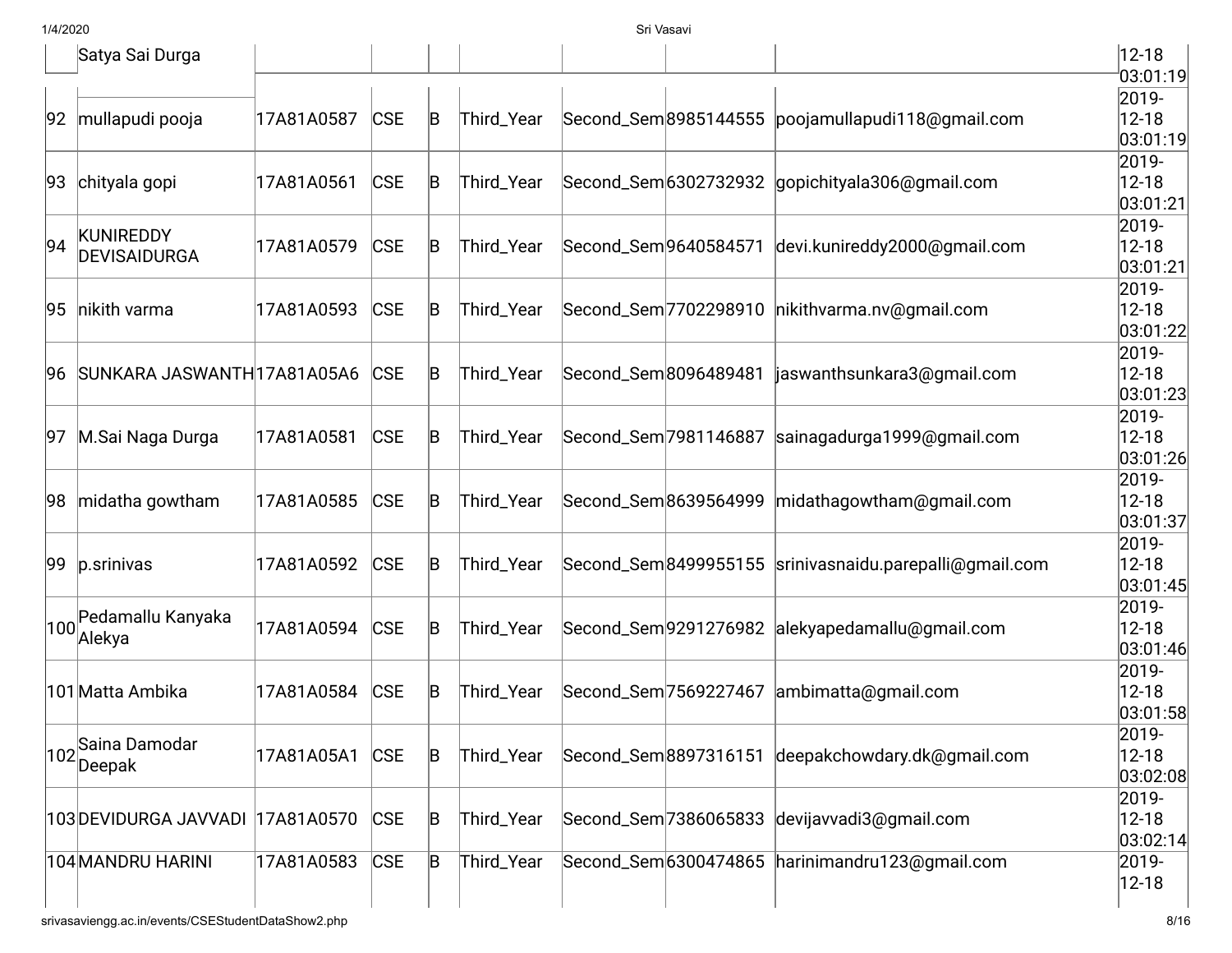|                                      |            |            |              |            |                       |                                                            | 03:02:17                |
|--------------------------------------|------------|------------|--------------|------------|-----------------------|------------------------------------------------------------|-------------------------|
| 105 JUJJURI JNANESH                  | 17A81A0571 | <b>CSE</b> | B            | Third_Year |                       | Second_Sem 7989634648   inanesh 9490@gmail.com             | 2019-<br>$12 - 18$      |
|                                      |            |            |              |            |                       |                                                            | 03:04:20                |
| 106G.Avinash                         | 19A85A0519 | <b>CSE</b> | ID           |            |                       | Second_YearSecond_Sem09603346206 avinashgrandhi9@gmail.com | 2019-<br>$12 - 18$      |
|                                      |            |            |              |            |                       |                                                            | 04:30:13                |
|                                      |            |            |              |            |                       |                                                            | 2019-                   |
| 107 Yarramsetti Kiran                | 19A85A0524 | <b>CSE</b> | ID           | Third_Year |                       | Second_Sem 9885006604   kiran 9885006604@gmail.com         | $12 - 18$               |
|                                      |            |            |              |            |                       |                                                            | 04:34:53                |
|                                      |            |            |              |            |                       |                                                            | 2019-                   |
| 108 V Badrinadh                      | 17A81A05L5 | <b>CSE</b> | D            | Third_Year | Second_Sem 6303313720 | badrinath.v01@gmail.com                                    | $12 - 18$               |
|                                      |            |            |              |            |                       |                                                            | 06:22:14                |
| 109J prameela1                       | 17A81A0572 | <b>CSE</b> | B            | Third_Year | Second_Sem 9182650768 | prameelajuvvala9001@gmail.com                              | 2019-<br>$12 - 18$      |
|                                      |            |            |              |            |                       |                                                            | 09:09:24                |
|                                      |            |            |              |            |                       |                                                            | 2019-                   |
| $\left 110\right $ Atyam N V S S S L | 17A81A05G9 | <b>CSE</b> | D            | Third_Year | Second_Sem 7396420319 | ramyarams201999@gmail.com                                  | $12 - 18$               |
| Ramya                                |            |            |              |            |                       |                                                            | 23:30:46                |
|                                      |            |            |              |            |                       |                                                            | 2019-                   |
| 111 shaik abbas                      | 17a81a05k9 | <b>CSE</b> | D            | Third_Year | Second_Sem8886909962  | shaikabbas923@gmail.com                                    | $12 - 18$               |
|                                      |            |            |              |            |                       |                                                            | 23:30:47                |
| 112 Manepalli Geetha                 | 17A81A05J6 | <b>CSE</b> | ID           | Third_Year | Second_Sem 6301650310 | manepalligeethamadhuri@gmail.com                           | 2019-<br>$12 - 18$      |
| Madhuri                              |            |            |              |            |                       |                                                            | 23:30:57                |
|                                      |            |            |              |            |                       |                                                            | 2019-                   |
| 113 Seshapu Rakesh                   | 17A81A05K8 | <b>CSE</b> | ID           | Third_Year | Second_Sem8074205057  | srakesh0611@gmail.com                                      | $12 - 18$               |
|                                      |            |            |              |            |                       |                                                            | 23:31:00                |
| Varalakshmi                          |            |            |              |            |                       |                                                            | 2019-                   |
| 114<br>sampatha                      | 17A81A05K7 | <b>CSE</b> | D            | Third_Year | Second_Sem 6303574294 | varalakshmisampatha7@gmail.com                             | $12 - 18$               |
|                                      |            |            |              |            |                       |                                                            | 23:31:01                |
|                                      |            |            |              |            |                       |                                                            | 2019-                   |
| 115K. Tejaswini                      | 17A81A05I7 | <b>CSE</b> | D            | Third_Year |                       | Second_Sem 9502979717  k.tejaswiniteju 2000@gmail.com      | $ 12 - 18 $<br>23:31:09 |
|                                      |            |            |              |            |                       |                                                            | 2019-                   |
| <b>SIRI CHANDANA</b>                 | 17A81A05J8 | <b>CSE</b> | $\mathsf{D}$ | Third_Year |                       | Second_Sem 6303772048 sirichandana.m01@gmail.com           | $12 - 18$               |
| 116 MUDRAGADA                        |            |            |              |            |                       |                                                            | 23:31:10                |
| KOLANUVADA                           |            |            |              |            |                       |                                                            | 2019-                   |
| 117<br><b>ROHITH VARMA</b>           | 17A81A05J1 | <b>CSE</b> | $\mathsf{D}$ | Third_Year |                       | Second_Sem 6300684354 varmakolanuvada9989@gmail.com        | $12 - 18$               |
|                                      |            |            |              |            |                       |                                                            | 23:31:12                |
|                                      |            |            |              |            |                       |                                                            |                         |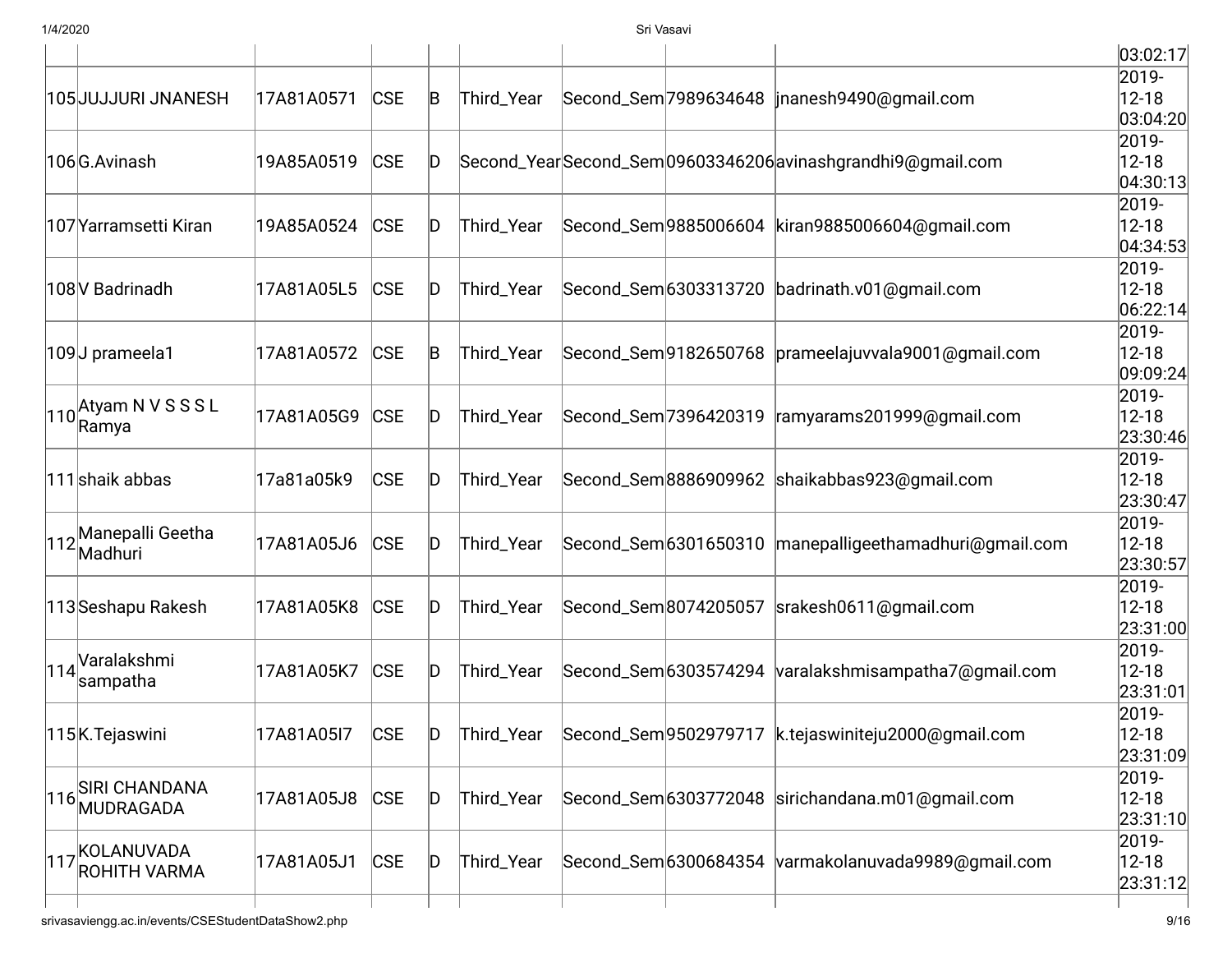|     | 118G.PRAVEENA<br>VARDHINI             | 17A81A05I1 | <b>CSE</b> | ID           | Third_Year |                       |                      | Second_Sem 7981027366 praveenavardhini@qmail.com         | 2019-<br>$12 - 18$<br>23:31:23 |
|-----|---------------------------------------|------------|------------|--------------|------------|-----------------------|----------------------|----------------------------------------------------------|--------------------------------|
|     | 119 Vemula pavani siva<br>prathyusha  | 17A81A05L4 | <b>CSE</b> | ID           | Third_Year | Second_Sem 6302878358 |                      | vemulaprathyusha58929@gmail.com                          | 2019-<br>$12 - 18$<br>23:31:23 |
|     | 120K.MohanSai                         | 17A81A05I9 | <b>CSE</b> | ID           | Third_Year | Second_Sem 7396954031 |                      | mohansai.373@gmail.com                                   | 2019-<br>$12 - 18$<br>23:31:24 |
|     | 121 P.Gayathri                        | 17A81A05K3 | <b>CSE</b> | D            | Third_Year | Second_Sem9492918367  |                      | gayathripalaparthi55@gmail.com                           | 2019-<br>$12 - 18$<br>23:31:28 |
|     | 122p adilakshmi                       | 17a81a05k4 | <b>CSE</b> | ID           | Third_Year |                       | Second_Sem9381081843 | pulluriadilakshmi@gmail.com                              | 2019-<br>$12 - 18$<br>23:31:40 |
|     | 123 sam enosh                         | 17A81A05H7 | <b>CSE</b> | ID           | Third_Year |                       | Second_Sem9603443239 | sammy.chatla009@gmail.com                                | 2019-<br>$12 - 18$<br>23:31:41 |
|     | 124 LAKSHMI GAYATHRI                  | 17A81A05L6 | <b>CSE</b> | D            | Third_Year | Second_Sem 9573621669 |                      | vlgayatri99@gmail.com                                    | 2019-<br>$12 - 18$<br>23:31:44 |
|     | 125 sakamudi meghana                  | 17A81A05K5 | <b>CSE</b> | ID           | Third_Year |                       |                      | Second_Sem 9440145104 meghanachowdary maggi071@gmail.com | 2019-<br>$12 - 18$<br>23:31:55 |
| 126 | Vangara Siva Naga<br>Subramanyeswari  | 17A81A05L2 | <b>CSE</b> | ID           | Third_Year |                       |                      | Second_Sem9618010916 subramanyeswari01@gmail.com         | 2019-<br>$12 - 18$<br>23:31:58 |
| 127 | sunkavalli sri lakshmi<br>naga renuka | 17A81A05L1 | <b>CSE</b> | ID           | Third_Year | Second_Sem 6300098579 |                      | renukalikki@gmail.com                                    | 2019-<br>$12 - 18$<br>23:31:59 |
| 128 | BALUSU LAKSHMI<br>NARAYANA            | 17A81A05H0 | <b>CSE</b> | ID           | Third_Year |                       |                      | Second_Sem9642322148  narayanabalusu143@gmail.com        | 2019-<br>$12 - 18$<br>23:32:15 |
|     | 129S.MAHENDRA                         | 17A81A05K6 | <b>CSE</b> | $\mathsf{D}$ | Third_Year |                       |                      | Second_Sem9398429138 sakhamudimahendra@gmail.com         | 2019-<br>$12 - 18$<br>23:32:16 |
|     | 130Bh. L N Lalitha Prabha 17A81A05H3  |            | <b>CSE</b> | ID           | Third_Year | Second_Sem 9493699780 |                      | bhlalithaprabha@gmail.com                                | 2019-<br>$12 - 18$<br>23:32:17 |
|     | 131 MALLAREDDY GOPI                   | 17A81A05J5 | <b>CSE</b> | $\mathsf{D}$ | Third_Year | Second_Sem 6300286397 |                      | gopikrishnavikas@gmail.com                               | 2019-                          |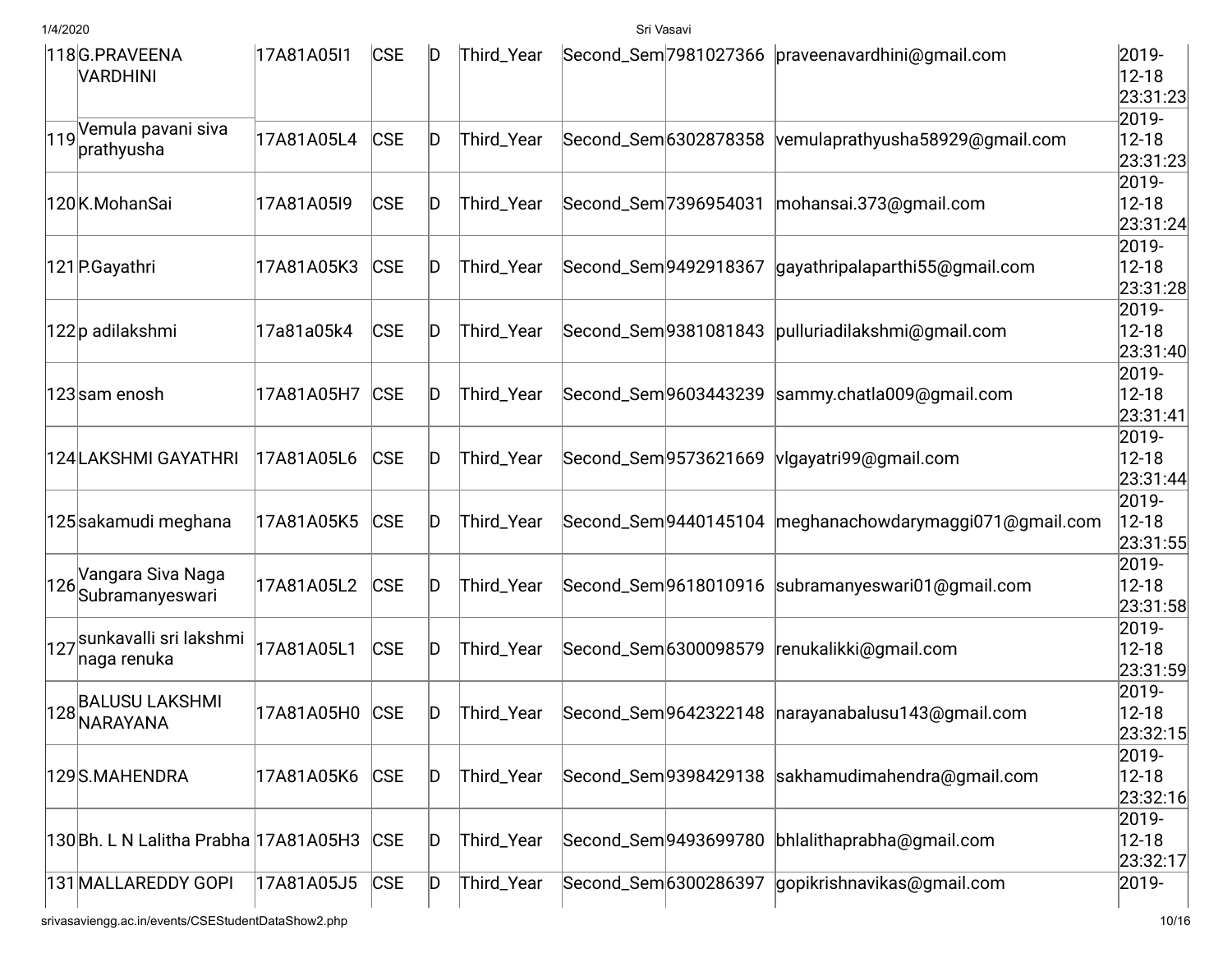| KRISHNA VIKAS                                  |            |            |              |            |                       |                                                        | $ 12 - 18 $ |
|------------------------------------------------|------------|------------|--------------|------------|-----------------------|--------------------------------------------------------|-------------|
|                                                |            |            |              |            |                       |                                                        | 23:32:26    |
|                                                |            |            |              |            |                       |                                                        | 2019-       |
| 132 indukuri sai teja varma 15A81A05E2         |            | <b>CSE</b> | D            | Third_Year |                       | Second_Sem 7989440645 saitejaindukuri@gmail.com        | $12 - 18$   |
|                                                |            |            |              |            |                       |                                                        | 23:32:28    |
|                                                |            |            |              |            |                       |                                                        | 2019-       |
| 133 Sampath Gurram                             | 18A85A0502 | <b>CSE</b> | ID           | Third_Year | Second_Sem 9441622747 | gurramsaisampath@gmail.com                             | $12 - 18$   |
|                                                |            |            |              |            |                       |                                                        | [23:32:30]  |
|                                                |            |            |              |            |                       |                                                        | 2019-       |
| 1340.sumitha                                   | 17A81A05K1 | CSE        | ID           | Third_Year |                       | Second_Sem9014384042 oletisumitha@gmail.com            | $12 - 18$   |
|                                                |            |            |              |            |                       |                                                        | 23:32:31    |
|                                                |            |            |              |            |                       |                                                        | 2019-       |
| 135 Siva Sai Aluri                             | 18A85A0501 | CSE        | D            | Third_Year |                       | Second_Sem 7981633304 sivasaialuri@gmail.com           | $12 - 18$   |
|                                                |            |            |              |            |                       |                                                        | 23:32:31    |
|                                                |            |            |              |            |                       |                                                        | 2019-       |
| 136 AKETI NOBLE<br>136 KRISHNA SWAMY           | 17A81A05G8 | <b>CSE</b> | D            | Third_Year |                       | Second_Sem8497969363 aketinoblekrishna8899@gmail.com   | $12 - 18$   |
|                                                |            |            |              |            |                       |                                                        | 23:32:44    |
|                                                |            |            |              |            |                       |                                                        | 2019-       |
| 137 Chaitanya Indugula                         | 17A81A05I4 | CSE        | D            | Third_Year |                       | Second_Sem 9908992149 chaitanyaindugula 1919@gmail.com | $12 - 18$   |
|                                                |            |            |              |            |                       |                                                        | 23:32:45    |
| $\left  138\right  _{\rm{21}}$ Burugula umasri |            |            |              |            |                       |                                                        | 2019-       |
| sravya                                         | 17A81A05H5 | CSE        | D            | Third_Year |                       | Second_Sem8074694612 umasrisravyb@gmail.com            | $12 - 18$   |
|                                                |            |            |              |            |                       |                                                        | 23:32:58    |
|                                                |            |            |              |            |                       |                                                        | 2019-       |
| 139 Jakki Pragathisree                         | 17A81A05I5 | <b>CSE</b> | ID           | Third_Year | Second_Sem 7396526520 | pragathisree01@gmail.com                               | $12 - 18$   |
|                                                |            |            |              |            |                       |                                                        | 23:33:16    |
|                                                |            |            |              |            |                       |                                                        | 2019-       |
| 140 Orugu Triveni                              | 17A81A05K2 | <b>CSE</b> | ID           | Third_Year |                       | Second_Sem 7981494467 triveniorugu 1998@gmail.com      | $12 - 18$   |
|                                                |            |            |              |            |                       |                                                        | 23:33:18    |
|                                                |            |            |              |            |                       |                                                        | 2019-       |
| 141 challa venkata sai ram 17A81A05H6          |            | <b>CSE</b> | D            | Third_Year | Second_Sem 7989664203 | venkatasairamchalla125@gmail.com                       | $12 - 18$   |
|                                                |            |            |              |            |                       |                                                        | 23:33:24    |
|                                                |            |            |              |            |                       |                                                        | 2019-       |
| 142 mokkarala teja                             | 16A81A05G1 | <b>CSE</b> | D            | Third_Year |                       | Second_Sem 7013276921 tejamokkarala.111@gmail.com      | $12 - 18$   |
|                                                |            |            |              |            |                       |                                                        | 23:33:36    |
|                                                |            |            |              |            |                       |                                                        | 2019-       |
| 143 CH.LATHASRAVANI                            | 17A81A05H8 | <b>CSE</b> | D            | Third_Year | Second_Sem 7569330314 | lathasravani141@gmail.com                              | $12 - 18$   |
|                                                |            |            |              |            |                       |                                                        | 23:33:37    |
| 144K.Tejaswini                                 | 17A81A05I6 | <b>CSE</b> | $\mathsf{D}$ | Third_Year |                       | Second_Sem9398941428 tejaswiniteju01k@gmail.com        | 2019-       |
|                                                |            |            |              |            |                       |                                                        | $12 - 18$   |
|                                                |            |            |              |            |                       |                                                        |             |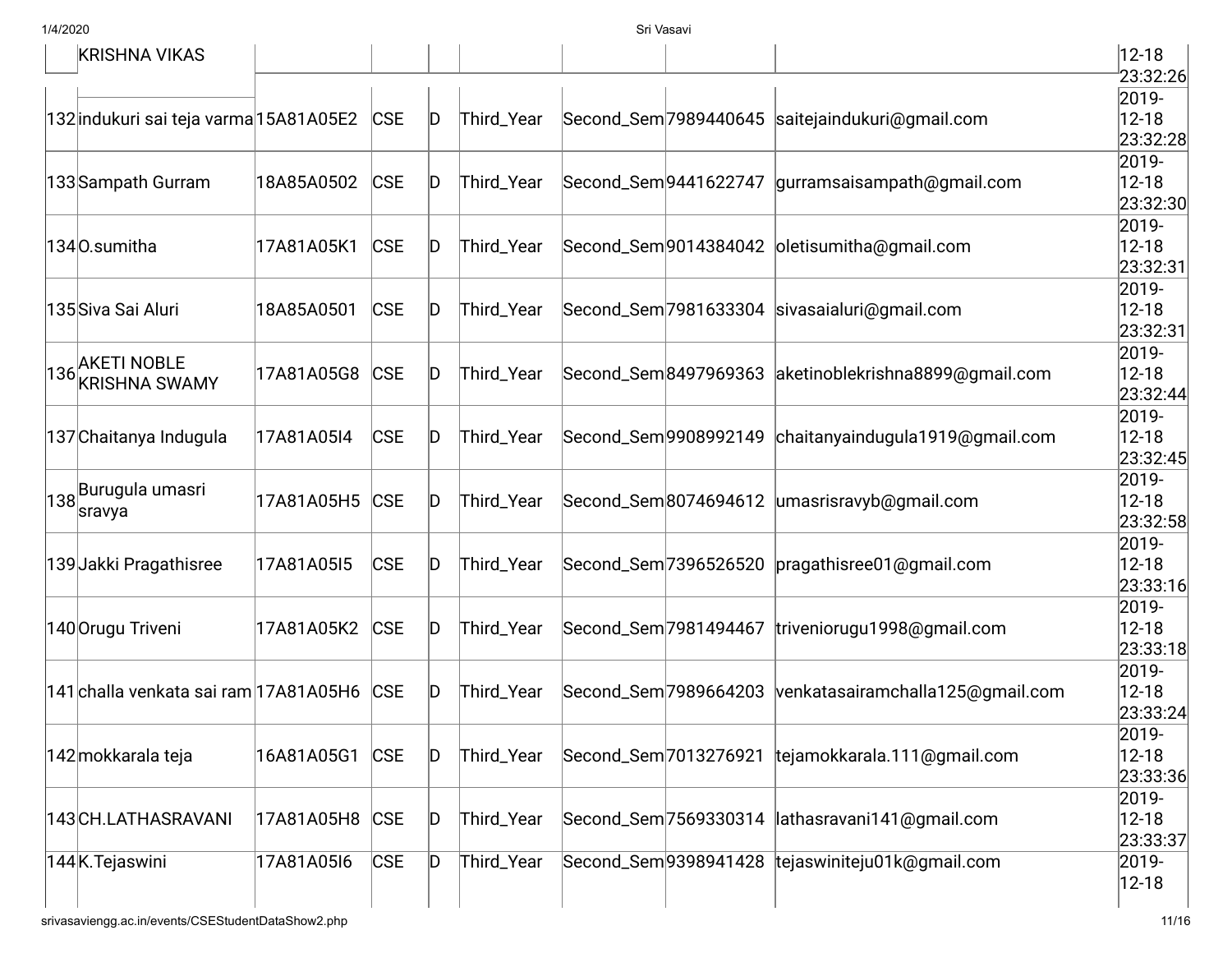|                                          |            |            |    |            |                      |                       |                                                               | 23:34:03              |
|------------------------------------------|------------|------------|----|------------|----------------------|-----------------------|---------------------------------------------------------------|-----------------------|
| $\left 145\right $ kukunuri              |            |            |    |            |                      |                       |                                                               | 2019-                 |
| amruthavarshini                          | 17A81A05J4 | <b>CSE</b> | ID | Third_Year |                      |                       | Second_Sem9390305788 ammuk97@gmail.com                        | $12 - 18$<br>23:34:47 |
|                                          |            |            |    |            |                      |                       |                                                               | 2019-                 |
| 146M.Geetha                              | 17A81A05J9 | <b>CSE</b> | ID |            |                      |                       | Second_YearSecond_Sem9642096515  munaparthigeetha84@gmail.com | $12 - 18$             |
|                                          |            |            |    |            |                      |                       |                                                               | 23:34:55              |
|                                          |            |            |    |            |                      |                       |                                                               | 2019-                 |
| 147 YEGGINA BHASKAR<br>147 NAGA RAMMOHAN | 17A81A05L7 | <b>CSE</b> | ID | Third_Year |                      |                       | Second_Sem8555004834 bhaskar53969@gmail.com                   | $12 - 18$             |
|                                          |            |            |    |            |                      |                       |                                                               | 23:35:52              |
| $\left 148\right $ Dulam satya durga     |            |            |    |            |                      |                       |                                                               | 2019-                 |
| vyshnavi                                 | 17A81A05H9 | <b>CSE</b> | ID | Third_Year |                      |                       | Second_Sem9848966444   vyshnavidulam2000@gmail.com            | $12 - 18$             |
|                                          |            |            |    |            |                      |                       |                                                               | 23:36:09              |
|                                          |            |            |    |            |                      |                       |                                                               | 2019-                 |
| 149 G Yamini                             | 17A81A05I3 | <b>CSE</b> | ID | Third_Year |                      |                       | Second_Sem 6305411776 gyaminichowdary2k@gmail.com             | $12 - 18$<br>23:36:29 |
|                                          |            |            |    |            |                      |                       |                                                               | 2019-                 |
| 150b sudheer                             | 17A81A05H1 | CSE        | D  | Third_Year |                      |                       | Second_Sem9133366619 saitejaindukuri@gmail.com                | $12 - 18$             |
|                                          |            |            |    |            |                      |                       |                                                               | 23:36:42              |
|                                          |            |            |    |            |                      |                       |                                                               | 2019-                 |
| 151 Manikireddy Dharani                  | 17A81A05J7 | <b>CSE</b> | ID | Third_Year |                      | Second_Sem 6302015639 | dharanimanikireddy@gmail.com                                  | $12 - 18$             |
|                                          |            |            |    |            |                      |                       |                                                               | 23:36:57              |
|                                          |            |            |    |            |                      |                       |                                                               | 2019-                 |
| 152Bollam priyanka                       | 17A81A05H4 | <b>CSE</b> | ID | Third_Year |                      |                       | Second_Sem 9704370152 priyankabollam 27@gmail.com             | $12 - 18$             |
|                                          |            |            |    |            |                      |                       |                                                               | 23:36:58              |
| $\left 153\right $ PODILI                |            |            |    |            |                      |                       |                                                               | 2019-                 |
| DATTAMANIKANTA                           | 18A85A0503 | <b>CSE</b> | D  | Third_Year |                      |                       | Second_Sem 9701688823 datta.dp006@gmail.com                   | $12 - 18$             |
|                                          |            |            |    |            |                      |                       |                                                               | 23:37:28              |
|                                          |            |            |    |            |                      |                       |                                                               | 2019-                 |
| 154K.Sri Gandha                          | 17A81A0521 | <b>CSE</b> | A  | Third_Year |                      |                       | Second_Sem 9603281656 srigandha.konakalla@gmail.com           | 12-19                 |
|                                          |            |            |    |            |                      |                       |                                                               | 01:42:46<br>2019-     |
| $\vert$ 155 $\vert$ Tirumaladas sai      | 17A81A0547 | <b>CSE</b> | A  | Third_Year |                      |                       | Second_Sem 7989799122 saijahnavi 52@gmail.com                 | $ 12-19$              |
| ∥annavı                                  |            |            |    |            |                      |                       |                                                               | 01:43:10              |
|                                          |            |            |    |            |                      |                       |                                                               | 2019-                 |
| 156 jahnavi kunuku                       | 17A81A0526 | <b>CSE</b> | A  | Third_Year | Second_Sem9640321341 |                       | kunukujahnavi99@gmail.com                                     | 12-19                 |
|                                          |            |            |    |            |                      |                       |                                                               | 01:43:21              |
|                                          |            |            |    |            |                      |                       |                                                               | 2019-                 |
| 157 pavani pelluri                       | 17A81A0536 | CSE        | A  | Third_Year | Second_Sem 799724748 |                       | pelluripavani99@gmail.com                                     | $12 - 19$             |
|                                          |            |            |    |            |                      |                       |                                                               | 01:43:55              |
|                                          |            |            |    |            |                      |                       |                                                               |                       |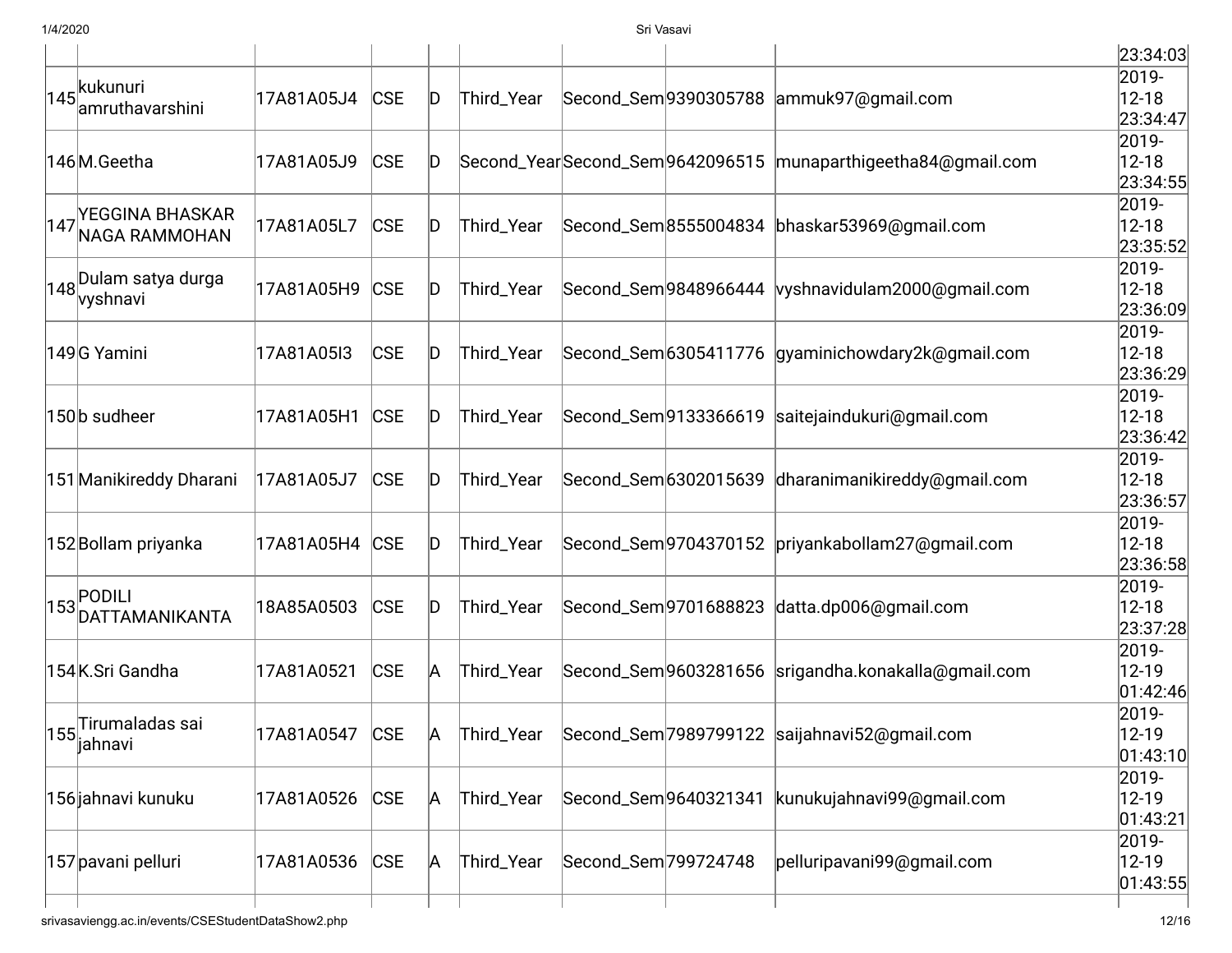|     | 158 kotha udaya lakshmi<br>aiswarya      | 17A81A0523 | <b>CSE</b> | A | Third_Year |                       |                       | Second_Sem 9705836672 aiswaryak46@gmail.com            | 2019-<br>12-19<br> 01:46:41     |
|-----|------------------------------------------|------------|------------|---|------------|-----------------------|-----------------------|--------------------------------------------------------|---------------------------------|
|     | 159 AMISETTI N V VAMSI<br><b>KRISHNA</b> | 17A81A0501 | <b>CSE</b> | A | Third_Year |                       |                       | Second_Sem 9553554364 krishnavamsi0402@gmail.com       | 2019-<br>$12 - 19$<br> 01:49:33 |
|     | 160 simhadri Tejasri                     | 17A81A0543 | <b>CSE</b> | A | Third_Year |                       |                       | Second_Sem8919009620 simhadritejasri369@gmail.com      | 2019-<br>$12 - 19$<br> 01:49:59 |
|     | 161 SUMA DEEPIKA M                       | 17A81A0545 | <b>CSE</b> | A | Third_Year |                       |                       | Second_Sem8096654333 sumasowmya112@gmail.com           | 2019-<br>$12 - 19$<br> 01:50:01 |
|     | 162 SUKUMARI G                           | 17A81A0544 | <b>CSE</b> | A | Third_Year |                       |                       | Second_Sem9848061002 sukkubunni@gmail.com              | 2019-<br>12-19<br> 01:50:07     |
|     | 163 Veeravalli Jahnavi                   | 17A81A0551 | <b>CSE</b> | A | Third_Year |                       | Second_Sem8639974508  | jahnaviveeravalli4@gmai.com                            | 2019-<br>$12 - 19$<br> 01:50:08 |
| 164 | Vemapti.Manasa Sri<br>Shanmukhi          | 17A81A0552 | <b>CSE</b> | A | Third_Year |                       |                       | Second_Sem9390826059 shanmukhivempati100@gmail.com     | 2019-<br>12-19<br> 01:50:08     |
|     | 165 <sub>V</sub> .chandana               | 17A81A0550 | <b>CSE</b> | A | Third_Year |                       |                       | Second_Sem 9182594655 chandanavedulla 121@gmail.com    | 2019-<br>12-19<br>01:50:22      |
|     | 166N.V. SRI LALITHA                      | 17A81A0530 | <b>CSE</b> | A | Third_Year |                       | Second_Sem 8919874431 | shreelalitha1811@gmail.com                             | 2019-<br>$12 - 19$<br>01:50:27  |
|     | 167 PRANATHI PANDURI                     | 17A81A0534 | <b>CSE</b> | A | Third_Year | Second_Sem9182785559  |                       | panduri.pranathi@gmail.com                             | 2019-<br>12-19<br> 01:50:44     |
|     | 168sheik vahida                          | 17A81A0542 | <b>CSE</b> | A | Third_Year | Second_Sem 8186022728 |                       | vahidask2000@gmail.com                                 | 2019-<br>12-19<br> 01:50:49     |
| 169 | DEVAGUPTAPU<br><b>KOWSALYA</b>           | 17A81A0509 | <b>CSE</b> | A | Third_Year |                       |                       | Second_Sem 6301440115 kowsalyadevaguptapu369@gmail.com | 2019-<br>12-19<br> 01:51:07     |
| 170 | Nallagopu Bhanu<br>Saraswathi            | 17A81A0529 | <b>CSE</b> | A | Third_Year |                       |                       | Second_Sem 7396363622 anukumar4849@gmail.com           | 2019-<br>12-19<br> 01:51:09     |
|     | 171 GOTETI B S Y                         | 17A81A0516 | <b>CSE</b> | A | Third_Year |                       | Second_Sem 9490918132 | vasugoteti29@gmail.com                                 | 2019-                           |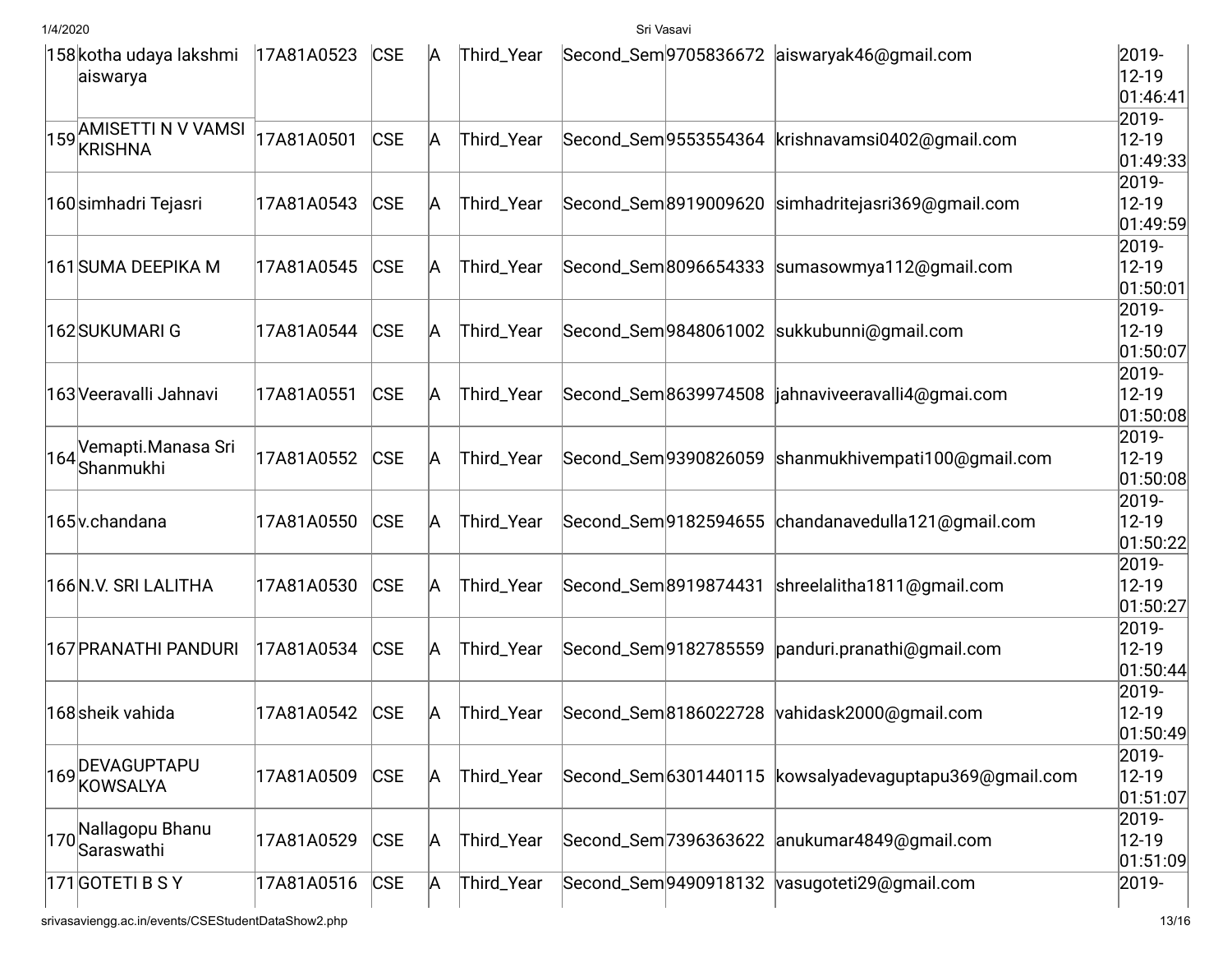|     | VASUDEVA RAO                           |            |            |   |            |                      |                       |                                                | 12-19              |
|-----|----------------------------------------|------------|------------|---|------------|----------------------|-----------------------|------------------------------------------------|--------------------|
|     |                                        |            |            |   |            |                      |                       |                                                | 01:51:34           |
|     |                                        |            |            |   |            |                      |                       |                                                | 2019-              |
|     | 172B.N.V.MANASA                        | 17A81A0506 | <b>CSE</b> | A | Third_Year |                      | Second_Sem 6305813687 | bnvm0610@gmail.com                             | $12 - 19$          |
|     |                                        |            |            |   |            |                      |                       |                                                | 01:51:37           |
|     |                                        |            |            |   |            |                      |                       |                                                | 2019-              |
|     | 173k.vidhya bharathi                   | 17A81A0517 | <b>CSE</b> | А | Third_Year |                      | Second_Sem 8179253257 | kakaravidhyabharathi@gmail.com                 | 12-19              |
|     |                                        |            |            |   |            |                      |                       |                                                | 01:51:42           |
|     |                                        |            |            |   |            |                      |                       |                                                | 2019-              |
|     | 174 Kavyanjana                         | 17A81A0549 | <b>CSE</b> | А | Third_Year | Second_Sem9398664427 |                       | vkavyanjana@gmail.com                          | 12-19              |
|     |                                        |            |            |   |            |                      |                       |                                                | 01:51:56 <br>2019- |
|     | 175kudapa satya                        | 17A81A0525 | <b>CSE</b> | А | Third_Year |                      | Second_Sem8309674371  | satyakudapa20@gmail.com                        | 12-19              |
|     | bhuvaneswari                           |            |            |   |            |                      |                       |                                                | 01:52:03           |
|     |                                        |            |            |   |            |                      |                       |                                                | 2019-              |
|     | 176G.V.L TULASI                        | 17A81A0513 | <b>CSE</b> | A | Third_Year |                      | Second_Sem 7989839759 | tulasi.gangula123@gmail.com                    | 12-19              |
|     |                                        |            |            |   |            |                      |                       |                                                | 01:52:13           |
|     |                                        |            |            |   |            |                      |                       |                                                | 2019-              |
|     | 177shaik Ahisha Mobin                  | 17A81A0541 | <b>CSE</b> | A | Third_Year |                      | Second_Sem8332988722  | ahishamobin786@gmail.com                       | $12 - 19$          |
|     |                                        |            |            |   |            |                      |                       |                                                | 01:52:32           |
|     |                                        |            |            |   |            |                      |                       |                                                | 2019-              |
|     | 178 Mallidi Chandini                   | 17A81A0527 | <b>CSE</b> | A | Third_Year |                      | Second_Sem8179484942  | chandinifullmoon@gmail.com                     | 12-19              |
|     |                                        |            |            |   |            |                      |                       |                                                | 01:52:37           |
|     | KANDIKONDA                             |            |            |   |            |                      |                       |                                                | 2019-              |
|     | 179 KUMARA RAMA                        | 17A81A0519 | <b>CSE</b> | А | Third_Year |                      | Second_Sem 8688531175 | krmaruthi225@gmail.com                         | 12-19              |
|     | <b>MARUTHI</b>                         |            |            |   |            |                      |                       |                                                | 01:52:40           |
|     | 180 Bokka Bala murali                  |            |            |   |            |                      |                       |                                                | 2019-              |
|     | satyendra                              | 17A81A0505 | <b>CSE</b> | A | Third_Year |                      |                       | Second_Sem 9515831188   balusri 0505@gmail.com | $12 - 19$          |
|     |                                        |            |            |   |            |                      |                       |                                                | 01:53:10           |
| 181 | <b>P.RAHUL</b>                         |            |            |   |            |                      |                       |                                                | 2019-              |
|     | <b>SHYAMKUMAR</b>                      | 17A81A0538 | <b>CSE</b> | A | Third_Year |                      | Second_Sem 9573049889 | rahulsyam294@gmail.com                         | 12-19<br>01:53:16  |
|     |                                        |            |            |   |            |                      |                       |                                                | 2019-              |
|     | 182 BALIBOYINA RENU<br> 182 SAI BALAJI | 16A81A0546 | <b>CSE</b> | A | Third_Year |                      |                       | Second_Sem6300832299 renusai143.rs5@gmail.com  | 12-19              |
|     |                                        |            |            |   |            |                      |                       |                                                | 01:53:27           |
|     |                                        |            |            |   |            |                      |                       |                                                | 2019-              |
|     | 183BALAGA BHANU                        | 17A81A0502 | <b>CSE</b> | A | Third_Year |                      |                       | Second_Sem 9490969964 bhanubalaga01@gmail.com  | $12 - 19$          |
|     |                                        |            |            |   |            |                      |                       |                                                | 01:53:39           |
|     | 184 YARRA GOWRI                        | 17A81A0556 | <b>CSE</b> | A | Third_Year |                      | Second_Sem8309886578  | gowriyarra22@gmail.com                         | 2019-              |
|     | <b>SRIPRIYA</b>                        |            |            |   |            |                      |                       |                                                | 12-19              |
|     |                                        |            |            |   |            |                      |                       |                                                |                    |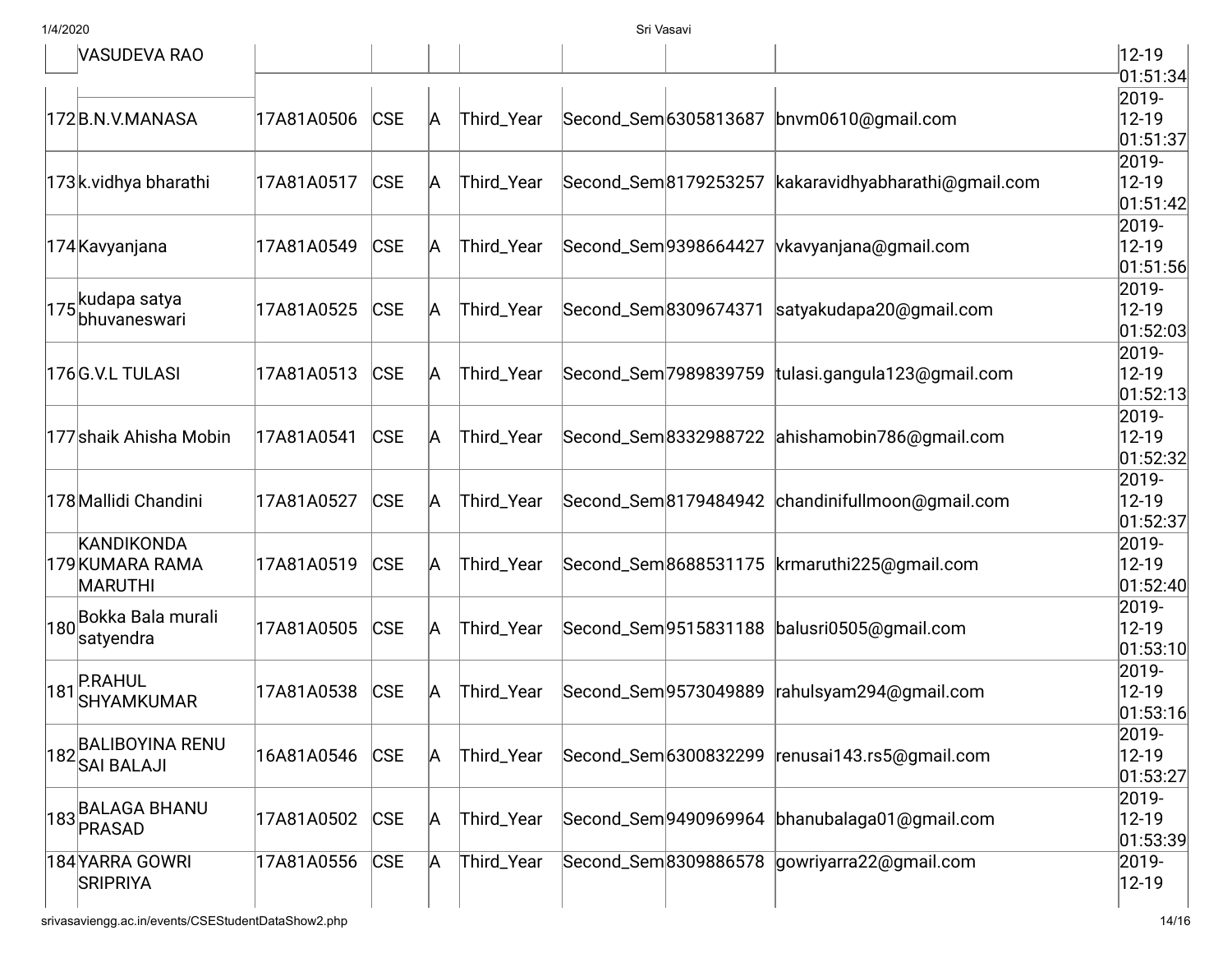|                                              |            |            |   |            |                       |                                                         | 01:53:40          |
|----------------------------------------------|------------|------------|---|------------|-----------------------|---------------------------------------------------------|-------------------|
|                                              |            |            |   |            |                       |                                                         | 2019-             |
| 185 PENTAPATI S D V<br>185 SATYA VARA PRASAD | 17A81A0537 | <b>CSE</b> | A | Third_Year |                       | Second_Sem9390331172 pentapatisdvsvprasad@gmail.com     | $12 - 19$         |
|                                              |            |            |   |            |                       |                                                         | 01:53:42          |
|                                              |            |            |   |            |                       |                                                         | 2019-             |
| 186 BOLLA AJAY CHANDU 17A81A0507             |            | <b>CSE</b> | A | Third_Year |                       | Second_Sem6303232850 ajaychandubolla@gmail.com          | $12 - 19$         |
|                                              |            |            |   |            |                       |                                                         | 01:53:44          |
|                                              |            |            |   |            |                       |                                                         | 2019-             |
| 187 GADI BHAVITHA                            | 17A81A0511 | <b>CSE</b> | A | Third_Year | Second_Sem9848910961  | gopalakrishnag58@gmail.com                              | $12 - 19$         |
|                                              |            |            |   |            |                       |                                                         | 01:53:48<br>2019- |
| 188B.swathi                                  | 17A81A0503 | <b>CSE</b> | A | Third_Year | Second_Sem9381762861  | swathibalagam1234@gmail.com                             | $12 - 19$         |
|                                              |            |            |   |            |                       |                                                         | 01:54:29          |
|                                              |            |            |   |            |                       |                                                         | 2019-             |
| 189 Pabolu Teja surya sri                    | 17A81A0533 | <b>CSE</b> | A | Third_Year | Second_Sem 9491924820 | teja.suryasree.p@gmail.com                              | $12 - 19$         |
|                                              |            |            |   |            |                       |                                                         | 01:54:32          |
|                                              |            |            |   |            |                       |                                                         | 2019-             |
| 190 Oduri Leela Sree                         | 17A81A0532 | CSE        | A | Third_Year | Second_Sem 7986729198 | leelaoduri228@gmail.com                                 | $12 - 19$         |
| Bhavani                                      |            |            |   |            |                       |                                                         | 01:56:23          |
|                                              |            |            |   |            |                       |                                                         | 2019-             |
| 191 sreelakshmi ganga                        | 17A81A0512 | CSE        | A | Third_Year |                       | Second_Sem 6303640306 sreelakshmiganga 123@gmail.com    | $12 - 19$         |
|                                              |            |            |   |            |                       |                                                         | 01:57:57          |
|                                              |            |            |   |            |                       |                                                         | 2019-             |
| 192 T sai sumanth                            | 17A81A0546 | <b>CSE</b> | A | Third_Year |                       | Second_Sem9014120399  sumanthteki2@gamil.com            | $12 - 19$         |
|                                              |            |            |   |            |                       |                                                         | 02:20:13          |
|                                              |            |            |   |            |                       |                                                         | 2019-             |
| 193M Kalyankumar                             | 17A81A0528 | <b>CSE</b> | A | Third_Year |                       | Second_Sem 6281657684 kalyankumarmavullapalli@gmail.com | $12 - 19$         |
|                                              |            |            |   |            |                       |                                                         | 04:19:23          |
| 194SATTI LAKSHMI                             |            |            |   |            |                       |                                                         | 2019-             |
| <b>SUPRIYA</b>                               | 17A81A0540 | CSE        | A | Third_Year |                       | Second_Sem9346853769  supriyasatti426@gmail.com         | $12 - 19$         |
|                                              |            |            |   |            |                       |                                                         | 04:33:31          |
| 195 GAVARA NAGENDRA                          |            |            |   |            |                       |                                                         | 2019-             |
| <b>SAI KUMAR</b>                             | 17A81A0514 | <b>CSE</b> | А | Third_Year |                       | Second_Sem 9390498335 saikumargavara1123@gmail.com      | $ 12 - 19$        |
|                                              |            |            |   |            |                       |                                                         | 04:33:40          |
| PATNALA JAJI                                 |            |            |   |            |                       |                                                         | 2019-             |
| $\left  196 \right $ SRIVALLI                | 17A81A0535 | CSE        | A | Third_Year |                       | Second_Sem9666212158  jajisripatnala1630@gmail.com      | $12 - 19$         |
|                                              |            |            |   |            |                       |                                                         | 04:35:14          |
|                                              |            |            |   |            |                       |                                                         | 2019-             |
| 197 VADALI PHANI TEJA                        | 17A81A0548 | CSE        | A | Third_Year |                       | Second_Sem9573706074 vadaliteja@gmail.com               | $12 - 19$         |
|                                              |            |            |   |            |                       |                                                         | 04:39:18          |
|                                              |            |            |   |            |                       |                                                         |                   |